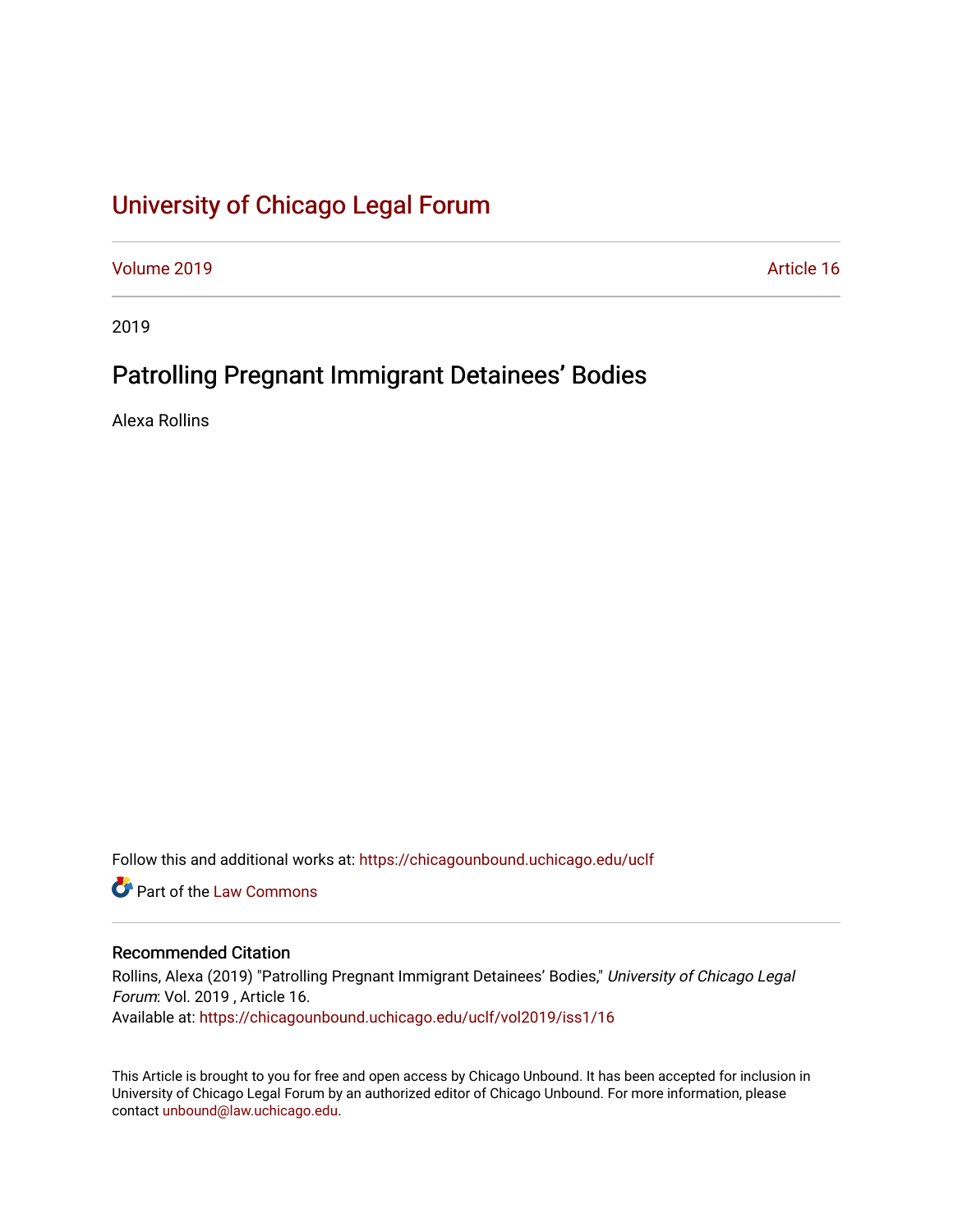## **Patrolling Pregnant Immigrant Detainees' Bodies**

*Alexa Rollins*†

#### **INTRODUCTION**

E heard, "[we are] not a hospital and [we are not] doctors" as she lay for eight days bleeding out and crying as she miscarried, losing her son during the fourth month of her pregnancy.<sup>1</sup> Emma heard, "No, don't tell me anything. You all say the same thing," as she tried to explain that she was a pregnant as a result of rape.<sup>2</sup> Teresa heard no response as she complained on several different occasions that she was in pain, that she was bleeding profusely despite being four months pregnant, and that she needed to go to a hospital.3

What do E, Emma, and Teresa have in common? They were all pregnant immigrant detainees confined to United States detention centers who were shackled around their hands, legs, and stomach.

In December 2017, the Trump administration instituted a Department of Homeland Security policy allowing for the detention of pregnant women in their first and second trimesters.4 The new Immigration

<sup>†</sup> B.A. 2016, University of Florida; J.D. Candidate 2020, The University of Chicago Law School. I would like to thank Professor Claudia Flores for her advice and feedback. Additionally, I would like to thank the 2018–2019 Board of *The University of Chicago Legal Forum* for their guidance and support throughout the Comment writing process. 1

Ema O'Connor & Nidhi Prakash, *Pregnant Women Say They Miscarried in Immigration Detention and Didn't Get the Care They Needed*, BUZZFEED NEWS (July 9, 2018), https://www.buzzf eednews.com/article/emaoconnor/pregnant-migrant-women-miscarriage-cpb-ice-detention-trump [https://perma.cc/P8BQ-H7U8]. 2

<sup>&</sup>lt;sup>2</sup> American Civil Liberties Union et al., *Re: U.S. Immigration and Customs Enforcement's Detention and Treatment of Pregnant Women*, AMERICAN IMMIGRATION COUNCIL, 7–8 (2017), https:// www.americanimmigrationcouncil.org/sites/default/files/general\_litigation/complaint\_increasing \_numbers\_of\_pregnant\_women\_facing\_harm\_in\_detention.pdf [https://perma.cc/W9JP-QPGM]. 3

 $3$  Id. at 8-9.

*ICE Directive 11032.3: Identification and Monitoring of Pregnant Detainees*, U.S. IMMIGRAT-ION AND CUSTOMS ENFORCEMENT, 1 (Dec. 14, 2017), https://www.ice.gov/sites/default/files/docume nts/Document/2018/11032\_3\_PregnantDetaineP.pdf [https://perma.cc/RL3K-5HD4]. *See also* Victoria López, *Working to Uncover How ICE Treats Pregnant Women in Detention*, ACLU: AMERICAN CIVIL LIBERTIES UNION (May 3, 2018), https://www.aclu.org/blog/immigrants-rights/immigrantsrights-and-detention/working-uncover-how-ice-treats-pregnant-women [https://perma.cc/ZL2E-K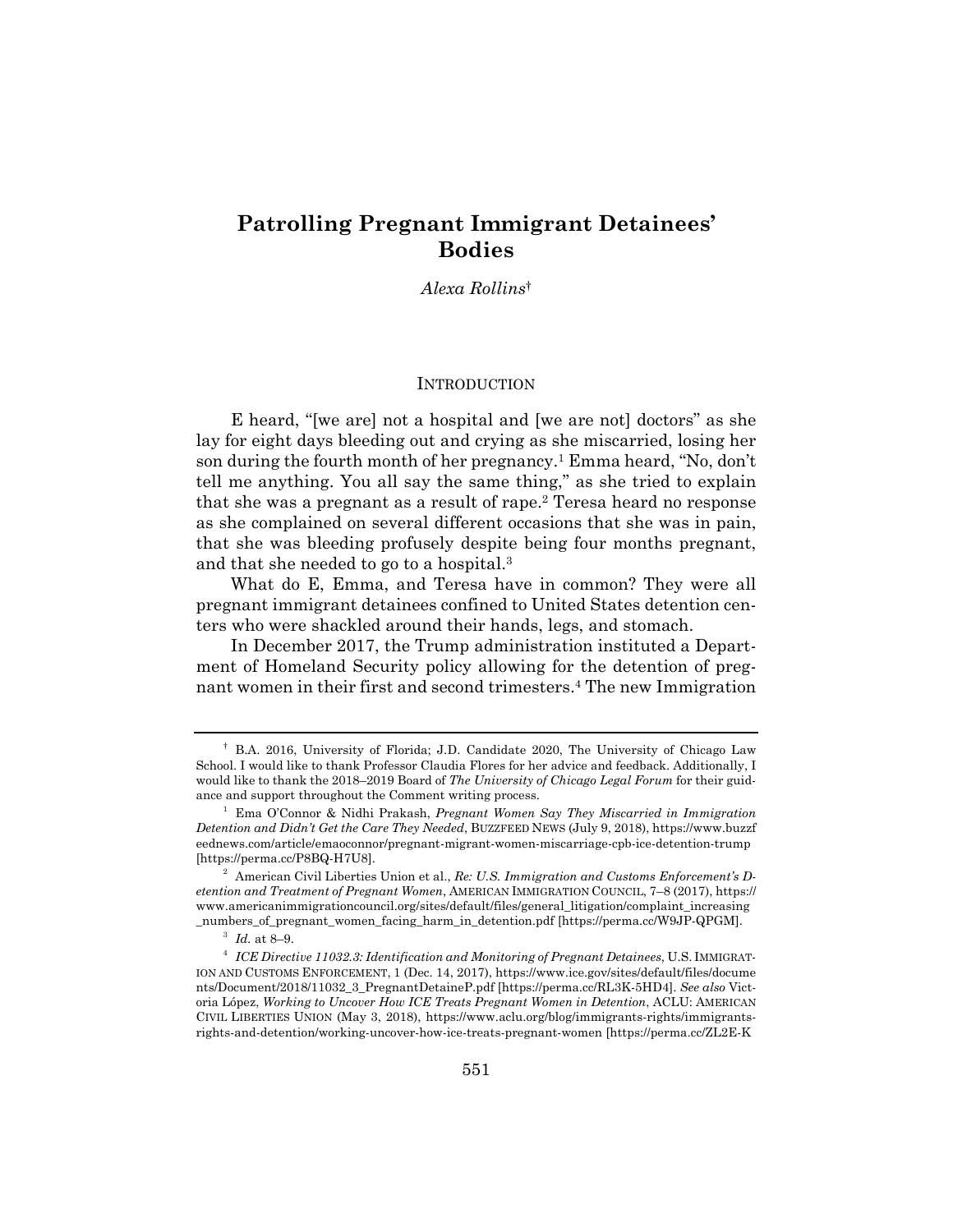and Customs Enforcement (ICE) directive, which failed to be announced until March despite its earlier implementation, ended the Obama administration's August 2016 policy to refrain from detaining pregnant women whose immigration cases are pending except in extreme circumstances.5 The 2016 policy change was prompted by ICE's acknowledgement of the larger consensus among humanitarian and medical organizations that shackling and other forms of mistreatment are harmful to the health of expectant women and that its detention centers are not prepared to meet their unique medical needs.6 Due to President Trump's executive orders on immigration,<sup>7</sup> though, this reasonable rationale has been swept aside in favor of incarcerating pregnant women who have yet to reach their third trimester.<sup>8</sup> The ICE directive has also eliminated reporting procedures that previously allowed outside agencies to monitor ICE's detention facilities and the treatment of women.9

Furthermore, despite the new policy's directions not to hold women in their third trimester and to provide appropriate medical care, pregnant detainees' testimonies prove that this portion of the directive is being ignored.10 In fact, pregnant detainees often are not given proper medical care, are physically and psychologically mistreated, and are shackled around the stomach.<sup>11</sup> The treatment within detention centers is often re-traumatizing for these women, especially since many of these women's pregnancies are a result of sexual assaults.12

Part I of this Comment describes in more detail the physical and mental suffering inflicted on pregnant detainees during their time in detention centers. It further discusses the ICE detention standards and the 2017 ICE directive's contravention of them. Part II goes on to review 42 U.S.C. § 198313 claims brought forth by past prisoners, alleging vio-

XGN]; Liz Jones, *Pregnant and Detained*, NPR: NATIONAL PUBLIC RADIO (Apr.6, 2018), https://ww w.npr.org/2018/04/05/599802820/pregnant-and-detained [https://perma.cc/9E84-377W]; O'Connor, *supra* note 1.

<sup>5</sup> ICE Policy 11032.2: Identification and Monitoring of Pregnant Detainee, U.S IMMIGRATION AND CUSTOMS ENFORCEMENT, 1 (Aug. 15, 2016), https://www.ice.gov/sites/default/files/documents/ Document/2016/11032.2\_IdentificationMoIdentificationMonitoringP.pdf [https://perma.cc/5L4B-V F58]. *See also* Jones, *supra* note 4; O'Connor, *supra* note 1. 6

<sup>&</sup>lt;sup>s</sup> López, *supra* note 4.<br><sup>7</sup> *See* Exec. Order No. 13767, 82 Fed. Reg. 8793 (Jan. 30, 2017); Exec. Order No. 13768, 82 Fed. Reg. 8799 (Jan. 30, 2017); Exec. Order No. 13769, 82 Fed. Reg. 8977 (Feb. 1, 2017). 8

<sup>&</sup>lt;sup>8</sup> O'Connor, *supra* note 1.<br><sup>9</sup> López, *supra* note 4.

<sup>&</sup>lt;sup>10</sup> O'Connor, *supra* note 1.<br><sup>11</sup> See *e.g.*, *id.* 

 $12$  At least three of the ten women who filed complaints testified to becoming pregnant as a result of sexual assaults, whether in their home country or on their journey into the United States. American Civil Liberties Union et al., *supra* note 2, at 6–9.<br><sup>13</sup> 42 U.S.C. § 1983 (2012).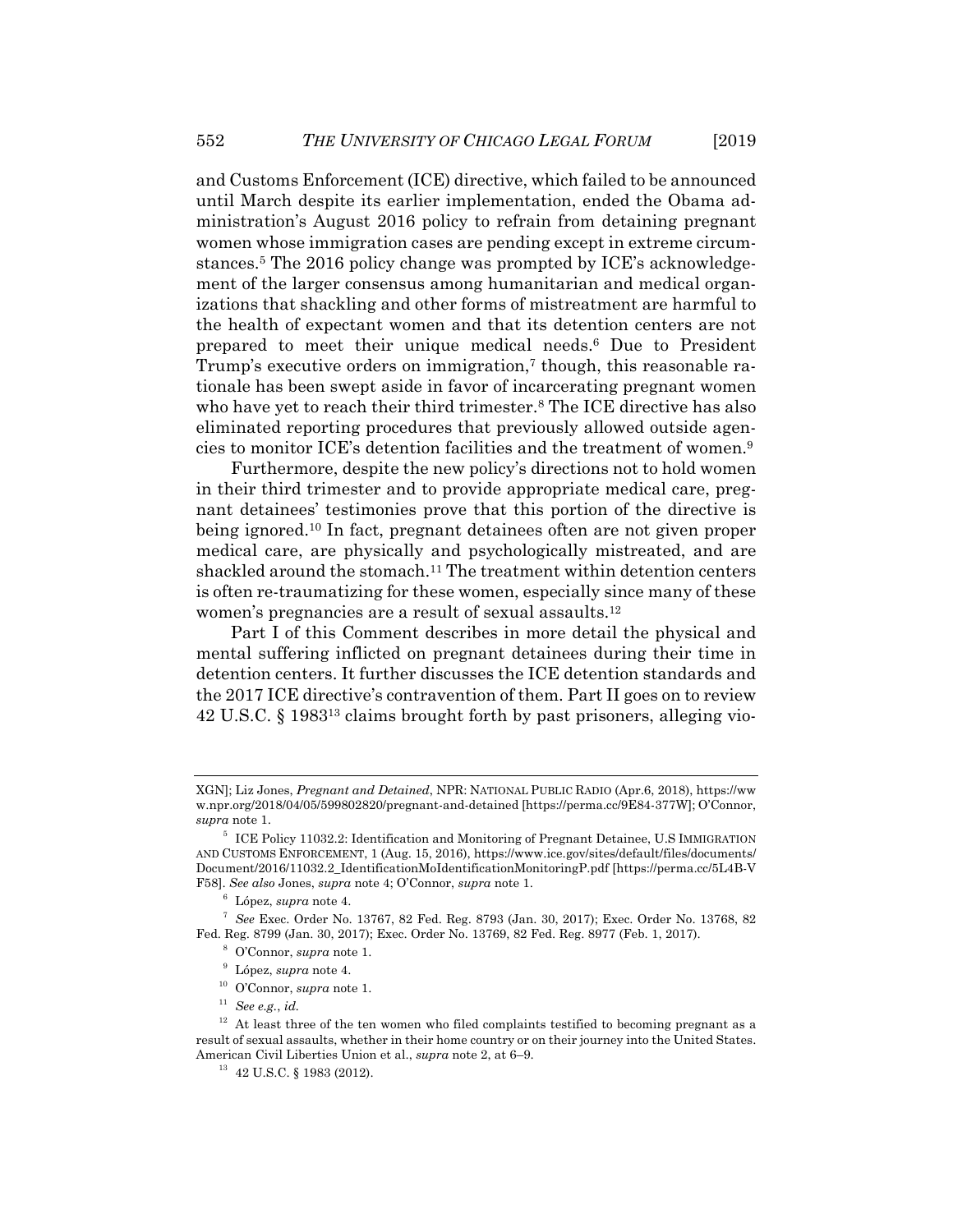lations of their Eighth Amendment rights under the deliberate indifference standard. The Comment goes on to recognize that pretrial detainees, though they are non-convicted, have been tried by courts under this same subjective standard. It points out, though, that a recent United States Supreme Court decision, *Kingsley v. Hendrickson*,14 applied an objective standard to a pretrial detainee's excessive force claims. In turn, it has led to a circuit split in which the Ninth, Second, and Seventh Circuits interpret this objective standard to extend to all Fourteenth Amendment claims while the Fifth, Eleventh, and Eighth Circuits do not. Part III then evaluates how international law, through its conventions and cases, has weighed in on the treatment of detainees and, thus, might affect courts' decision making.

Due to the broad wording of *Kingsley* and the similar injuries, both physical and constitutional, of excessive force and other Fourteenth Amendment claims, this Comment argues in Part IV that courts should interpret *Kingsley* to apply the objective standard to all Fourteenth Amendment, § 1983 claims of pretrial detainees. This reading not only is backed up by the Court's decision in *Kingsley*, but also will provide a more favorable standard for pretrial detainees. Part V further asserts that international law, especially relevant given that pregnant detainees are foreign nationals, supports this assertion and should be used by courts as persuasive authority. Finally, Part VI of this Comment responds to counterarguments by contending that current and pending domestic laws do not apply to or adequately protect pregnant pretrial detainees.

Given the increasing number of pregnant detainees within U.S. detention centers,15 this inhumane treatment needs to be legally addressed as soon as possible. In fact, the #MeToo Movement demands that this treatment of pregnant women be stopped and that their rights and dignity be acknowledged. This Comment concludes, then, that the best course of action courts can take is to extend the *Kingsley* decision to Fourteenth Amendment claims other than excessive force. Especially in light of the support provided by international law, such an interpretation not only is legally correct but also would provide justice for pregnant immigrant detainees, who should have never been mistreated or shackled in the first place.

 $14$  135 S. Ct. 2466 (2015).

<sup>&</sup>lt;sup>15</sup> By April 2018, 506 pregnant women had already been detained since December's policy reversal. Compare this to 292 pregnant women detained between January and May of 2017. Jones, *supra* note 4.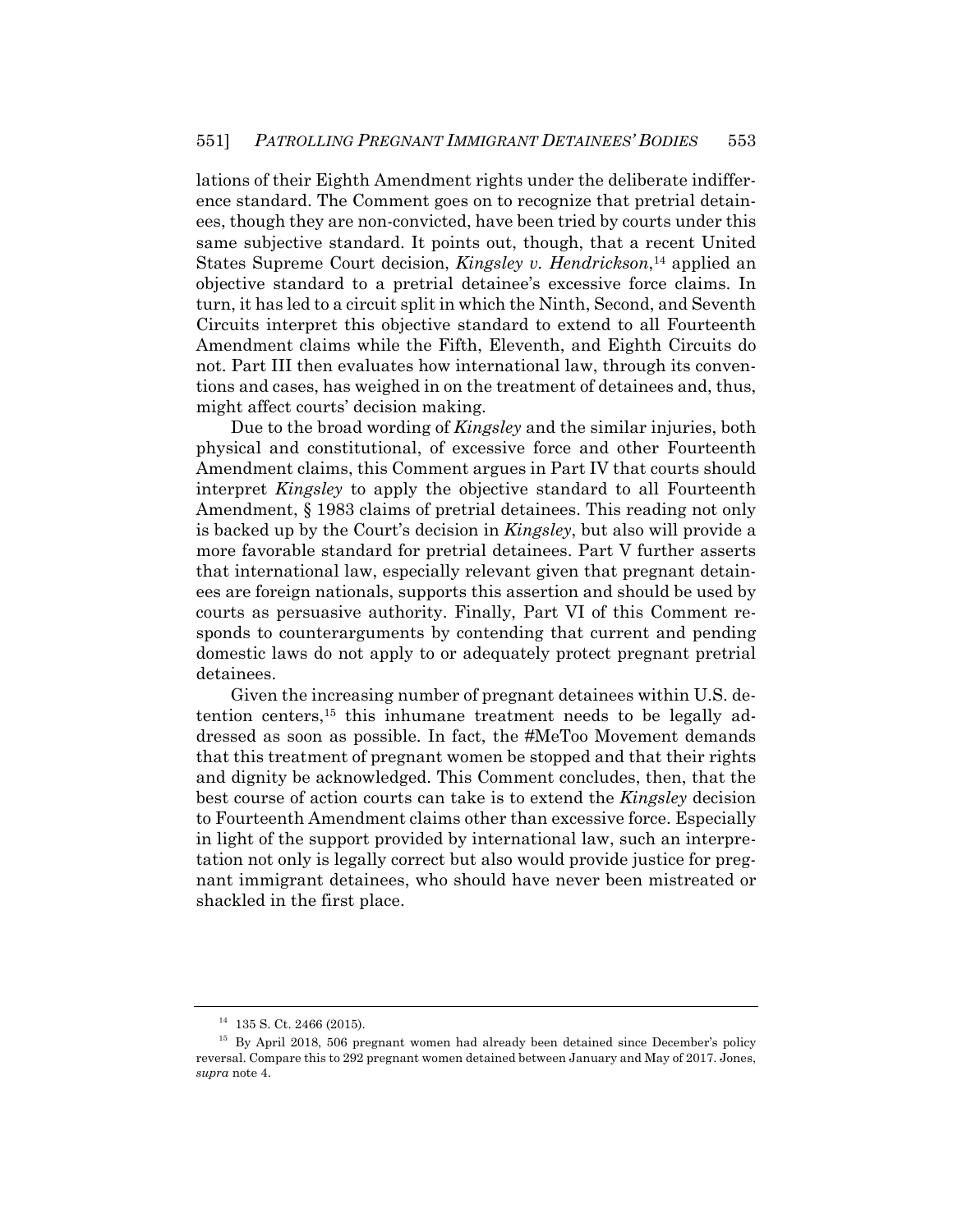### I. AN OVERVIEW OF ICE DETENTION CONDITIONS, STANDARDS, AND **DIRECTIVES**

#### A. Physical and Mental Harms to Pregnant Detainees

Pregnant detainees, who are often asylum seekers fleeing violence in their own countries, have shared similar accounts of inadequate medical attention and mistreatment. They report detention officers ignoring their requests for or delaying medical care, even when they are in severe pain, bleeding out, or miscarrying.16 Detention staff also failed to refer women with high-risk pregnancies to specialists.17 When women are given medical attention, their physicians often fail to inquire about their physical or mental state and to provide them with prenatal vitamins.18 Due to this inadequate health care, pregnant detainees report having headaches, abdominal pain, weakness, nausea, and vomiting.<sup>19</sup>

Additionally, women attest that the detention centers are overcrowded, the food makes them nauseous, the mattresses, if any, are thin, and viruses, such those causing the flu and diarrhea, are rampant.20 Emma, mentioned in the introduction, said that she could not sleep at the facility due to the crying of the detained children.<sup>21</sup>

In addition, shackling of pregnant detainees persists despite being a dangerous practice that poses unacceptable health risks to expectant mothers and children.<sup>22</sup> Restraints can leave deep gashes on expectant mothers' ankles, bruise their abdomens, and decrease their stability, which increases their likelihood of falling, harming themselves or their child, and miscarrying.23 During labor, shackling prevents physicians

<sup>&</sup>lt;sup>16</sup> American Civil Liberties Union et al., *supra* note 2, at 5. For example, Teresa, mentioned in the Introduction, eventually miscarried due to lack of medical attention and was later denied any pain relief medication, causing her to have headaches and dramatically lose weight. *Id.* at 9. 17 *Id.*

<sup>&</sup>lt;sup>18</sup> One doctor even failed to give a twenty-four-year-old Honduran her vaccinations; instead, he gave them to her five-year-old daughter who had already received them. *Id.* at 7, 12.

 $^{19}$  See, e.g., López, supra note 4. See also Jones, supra note 4 (recounting Jacinta Morales' similar detention conditions that eventually led to her miscarriage). It should be noted that, aside from nausea and vomiting, these are not common pregnancy symptoms. Furthermore, these women reported being nauseous and vomiting after being detained. *See What Are Some Common Signs of Pregnancy?*, NICHD: EUNICE KENNEDY SHRIVER NATIONAL INSTITUTE OF CHILD HEALTH AND HUMAN DEVELOPMENT (2018), https://www.nichd.nih.gov/health/topics/pregnancy/condition-

info/signs [https://perma.cc/ZGY6-FQYS].<br><sup>20</sup> American Civil Liberties Union et al., *supra* note 2, at 6, 7, 11.<br><sup>21</sup> Id. at 8.<br><sup>22</sup> See O'Connor, *supra* note 1; Hilary Hammell, *The International Human Right to Safe an Humane Treatment During Pregnancy and a Theory for Its Application in U.S. Courts*, 33 WOMEN'S RTS. L. REP. 244, 250 n.49 (2012) (citing a Human Rights Watch report that found pregnant women in immigration detention are routinely shackled.). 23 *See* Committee on Health Care for Underserved Women, *Health Care for Pregnant and* 

*Postpartum Incarcerated Women and Adolescent Females*, THE AMERICAN COLLEGE OF OBSTETRIC-IANS AND GYNECOLOGISTS (Nov. 2011), https://www.acog.org/-/media/Committee-Opinions/Commit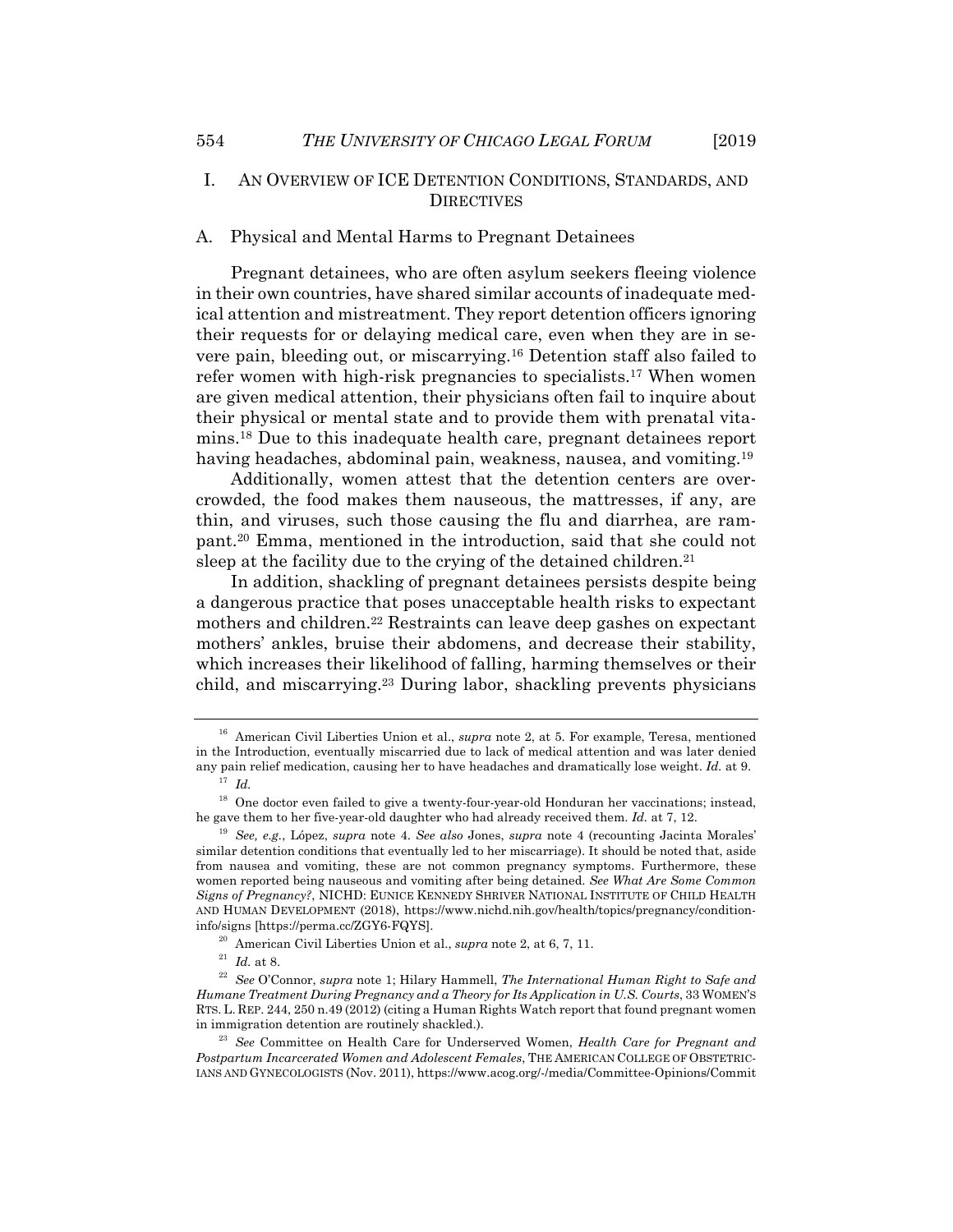from safely assisting pregnant women, limits women's critical need to move during labor, and causes complications such as hemorrhaging and decreased fetal heart rate.<sup>24</sup> It may also delay a woman's caesarian section, which could cause permanent brain damage to the child.25 Postpartum shackling may prevent women from healing properly and breast-feeding.26

Pregnant women's mental health is endangered in detention as well. The lack of access to health care, the physical harms suffered, the separation from their families, and the uncertainty of immigration proceedings leave pregnant detainees severely stressed. Indeed, most women have attested to feeling isolated, depressed, and anxious.<sup>27</sup> Many pregnant detainees are also survivors of abuse and are either fleeing their abuser or are pregnant due to sexual assault.<sup>28</sup> They often find the mistreatment in the detention facilities and the preparation for a credible fear interview<sup>29</sup> with an asylum officer to be re-traumatizing.30 All interviewed pregnant detainees worried that this mental pressure adversely affected their pregnancies; this fear of stress thus causes pregnant detainees to be more stressed.31 Acute stress during pregnancy, especially in the final trimester, could then lead to preterm births,<sup>32</sup> which often lead to higher rates of child death or disability.<sup>33</sup>

tee-on-Health-Care-for-Underserved-Women/co511.pdf?dmc=1&ts=20181030T0057284577 [https ://perma.cc/A4SK-XHYM]; The ACLU Reproductive Freedom Project and ACLU National Prison Project, *ACLU Briefing Paper: The Shackling of Pregnant Women & Girls in U.S. Prisons, Jails & Youth Detention Centers*, ACLU: AMERICAN CIVIL LIBERTIES UNION, 3 (2018), https://www.aclu.org /files/assets/anti-shackling\_briefing\_paper\_stand\_alone.pdf [https://perma.cc/9GDZ-G265]. 24 *See* Committee on Health Care for Underserved Women, *supra* note 23; United Nations

Office on Drugs and Crime, *Handbook on Women and Imprisonment* 20 (2nd ed. 2014). *See also*

The ACLU Reproductive Freedom Project and ACLU National Prison Project, *supra* note 23, at 4. 25 *See* Committee on Health Care for Underserved Women, *supra* note 23; United Nations Office on Drugs and Crime, *Handbook on Women and Imprisonment* 20 (2nd ed. 2014); *see also* The ACLU Reproductive Freedom Project and ACLU National Prison Project, *supra* note 23, at 4.<br><sup>26</sup> See Dana L. Sichel, *Giving Birth in Shackles: A Constitutional and Human Rights Viola-*

*tion*, 16 AM. U. J. GENDER SOC. POL'Y & L. 223, 225 (2007); The ACLU Reproductive Freedom Project and ACLU National Prison Project, *supra* note 23, at 3 (citing Dr. Patricia Garcia's statement to the Chicago Legal Aid to Incarcerated Mothers in December 1998).<br><sup>27</sup> *See* American Civil Liberties Union et al., *supra* note 2, at 5–12.<br><sup>28</sup> American Civil Liberties Union et al., *supra* note 2, at 2, 6–9.<br><sup>29</sup> Th

ican Civil Liberties Union et al., *supra* note 2, at 2.<br><sup>30</sup> For example, a twenty-eight-year-old from Honduras attested to the traumatic preparation

for her credible fear interview in which she was forced to disclose her history of domestic and sexual violence in detail. American Civil Liberties Union et al., *supra* note 2, at 6.

<sup>&</sup>lt;sup>31</sup> Id. at 5. <sup>32</sup> This is the testimony of Sera Bonds, founder and CEO of Circle of Health International, who has cared pregnant women after they have been released from detention centers. Madhuri Sathish, *Pregnant Immigrants Are Being Shackled at the Border & Lawmakers Want to End That Practice*, BUSTLE (July 26, 2018), https://www.bustle.com/p/pregnant-immigrants-are-being-shack led-at-the-border-lawmakers-want-to-end-that-practice-9892600 [https://perma.cc/L6RB-HRDY]. 33 Disabilities include "breathing problems, feeding difficulties, cerebral palsy, developmental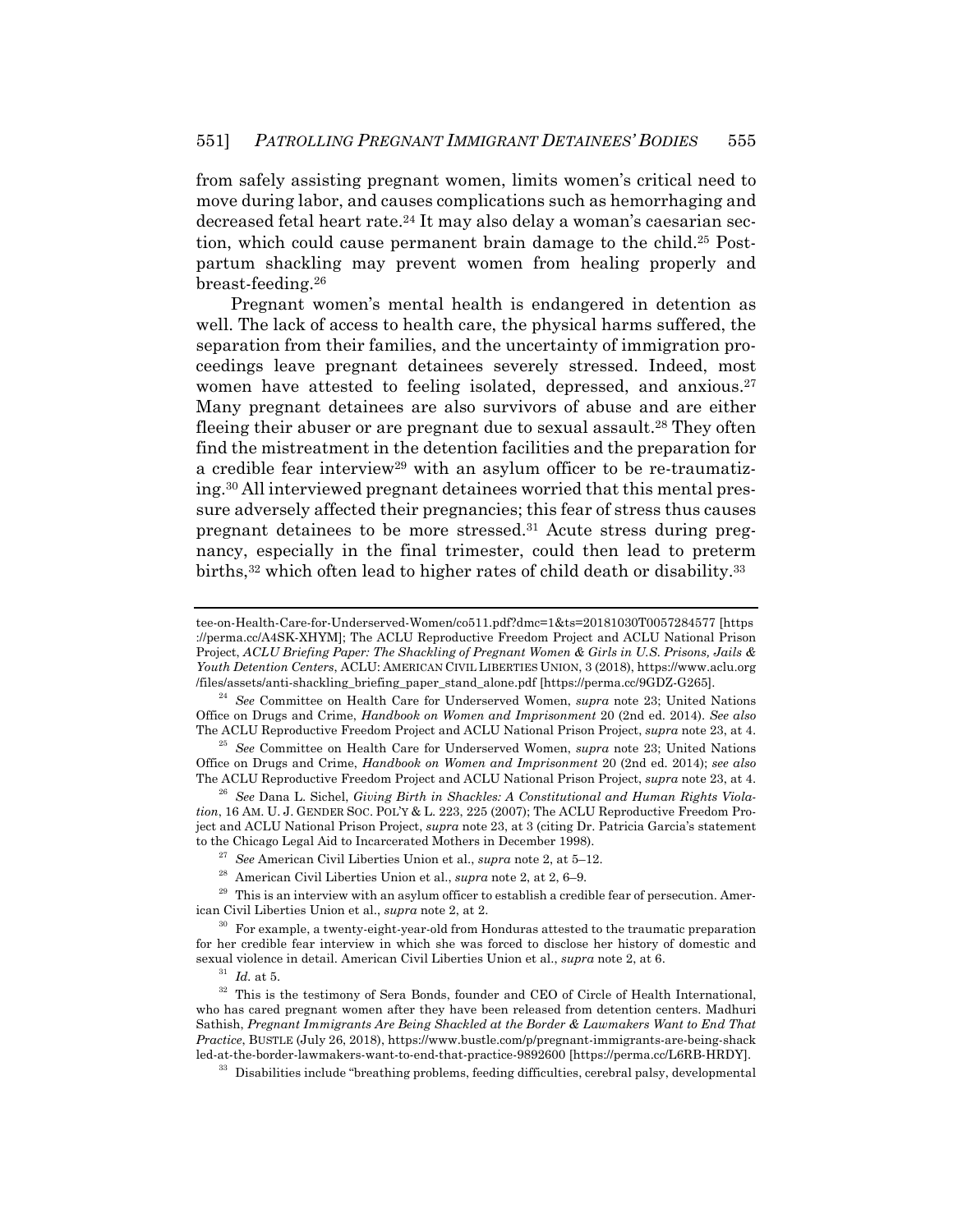#### B. ICE Standards and Directives

To deter such harms, medical organizations<sup>34</sup> have drafted pregnancy-related care standards to guide prisons and jails. In addition to condemning the shackling of pregnant women, they recommend thoroughly documenting all pregnancies and the care provided, screening and counseling women, referring high-risk pregnancies to the appropriate physicians, and providing essential prenatal care.35

ICE adopted the medical organizations' standards in the 2011 ICE Performance Based National Detention Standard (PBNDS) on Medical Care for Women. ICE acknowledges that pregnancy constitutes a special vulnerability and may put detainees at a higher risk for victimization or assault.36 Detention centers must provide prenatal care and counseling "inclusive of, but not limited to: nutrition, exercise, complications of pregnancy, prenatal vitamins, labor and delivery, postpartum care, lactation, family planning, abortion services, and parental skills education."37 Detention centers must also offer pregnant detainees "temperature-appropriate" clothing and blankets, beds in their holding cells, and more food during meals.38 The PBNDS also bars the shackling of women who are pregnant or recovering post-partum, "'absent truly extraordinary circumstances.'"39

Following the PBNDS and recognizing the harms of detaining pregnant women, the Obama administration released a policy in August 2016 barring the detention of pregnant women unless the mandatory detention statute applied or "extraordinary circumstances" existed.40 If

delay, vision problems, and hearing problems." *Preterm Birth*, CENTERS FOR DISEASE CONTROL AN-D PREVENTION (Apr. 24, 2018), https://www.cdc.gov/reproductivehealth/maternalinfanthealth/pret

 $^{34}\,$  These include the National Commission on Correctional Health Care (NCCHC), American Congress of Obstetricians and Gynecologists (ACOG), and American Public Health Association (APHA). 35 American Civil Liberties Union et al., *supra* note 2, at 4 (citing *Committee Opinion: Health* 

*Care for Pregnant and Postpartum Incarcerated Women and Adolescent Females*, THE AMERICAN COLLEGE OF OBSTETRICIANS AND GYNECOLOGISTS (Nov. 2011), https://www.acog.org/Clinical-Guid ance-and-Publications/Committee-Opinions/Committee-on-Health-Care-for-Underserved-Women /Health-Care-for-Pregnant-and-Postpartum-Incarcerated-Women-and-Adolescent-Females?IsMobileSet=false [https://perma.cc/6JKK-2L9H]). 36 *ICE Performance Based Detention Standards, 2.2 Custody Classification System*, U.S.

IMMIGRATION AND CUSTOMS ENFORCEMENT (rev. Dec. 2016) 62, 70, https://www.ice.gov/doclib/dete ntion-standards/2011/2-2.pdf [https://perma.cc/GA9K-W9Y7]. 37 American Civil Liberties Union et al., *supra* note 2, at 4. *See also* ICE *Performance Based* 

*Detention Standards, 4.4 Medical Care (Women)*, U.S. IMMIGRATION AND CUSTOMS ENFORCEMENT (rev. Dec. 2016) 324–25, https://www.ice.gov/doclib/detention-standards/2011/4-4.pdf [https://perm a.cc/SYC8-KM6J].<br><sup>38</sup> American Civil Liberties Union et al., *supra* note 2, at 4.<br><sup>39</sup> Id. (citation omitted).<br><sup>40</sup> ICE Policy 11032.2: Identification and Monitoring of Pregnant Detainee, supra note 5. See

*also* American Civil Liberties Union et al., *supra* note 2, at 3.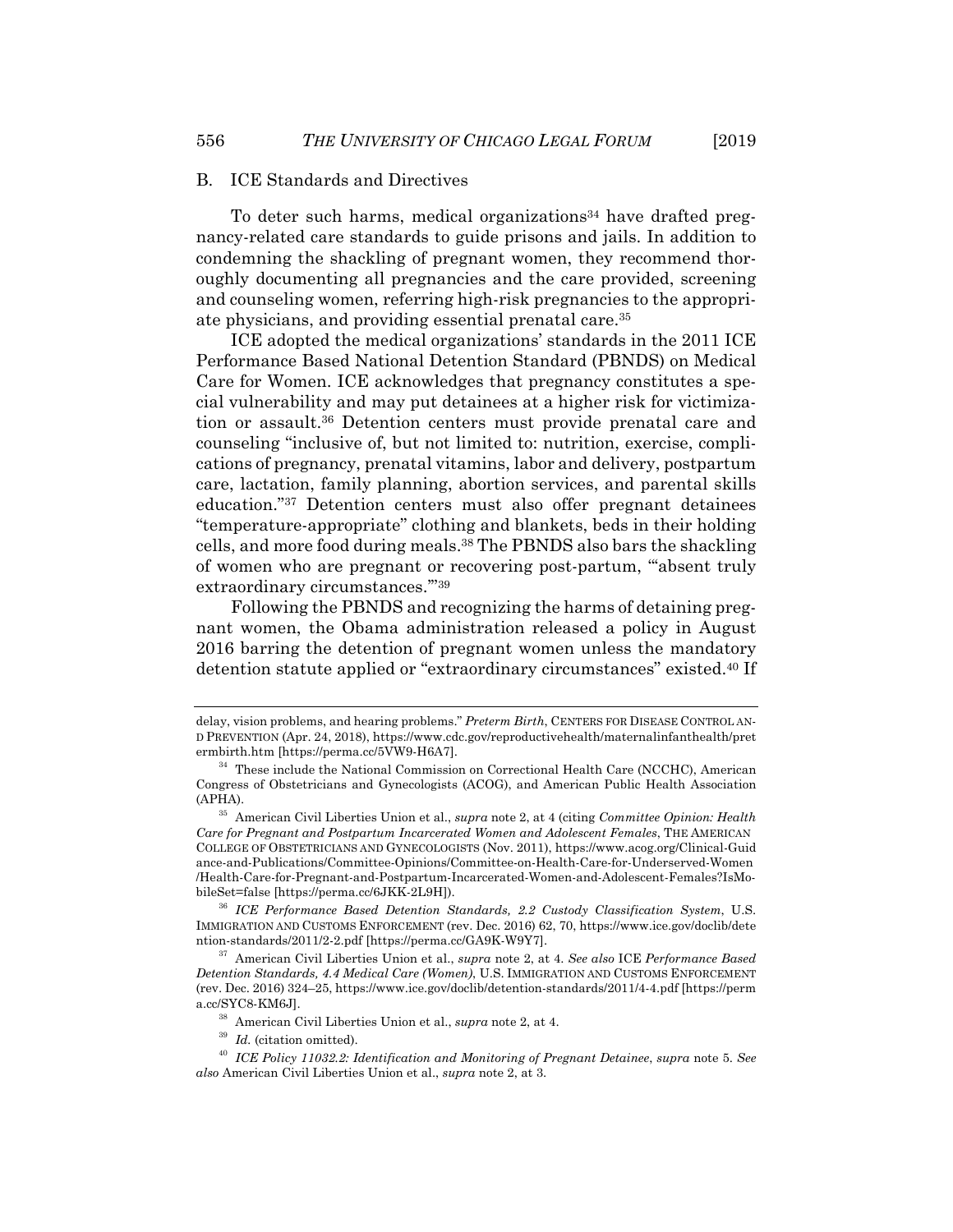a pregnant woman was detained, ICE needed to evaluate each week whether her continued confinement was necessary.<sup>41</sup> In spite of this directive, attorneys and other advocates reported in November 2016 that detention centers and officers continued to detain and shackle pregnant immigrant women.42

A little over a year later, in December 2017, the Trump administration repealed this directive and gave ICE the power to detain pregnant women in their first and second trimesters.<sup>43</sup> Its policy also removes the mandated reporting mechanisms through which outside organizations monitored ICE's detention centers and treatment of pregnant detainees.44 Given this extension of ICE's abilities and lack of supervision, hundreds—and counting—of pregnant immigrant women have continued to be detained, shackled, and subjected to inhumane conditions.45

## II. DOMESTIC LAW: THE DELIBERATE INDIFFERENCE STANDARD VS. THE OBJECTIVE STANDARD

When subjected to repeated abuses and mistreatment, pregnant immigrant detainees are afforded avenues to bring forth cases against detention officials, medical staff, detention centers, and the Department of Homeland Security. Historically, pregnant detainees, like convicted prisoners, have brought suits under 42 U.S.C. § 198346 against state actors, claiming violations of their Eighth Amendment<sup>47</sup> rights, which are extended to pretrial detainees through the Fourteenth Amendment.48 But a recent Supreme Court decision, *Kingsley v. Hendrickson*,49 suggests that pregnant detainees are entitled to more protection than convicted prisoners and that they should be tried under a different standard, which has led to a circuit split.

<sup>&</sup>lt;sup>41</sup> ICE Policy 11032.2: Identification and Monitoring of Pregnant Detainee, supra note 5.<br><sup>42</sup> American Civil Liberties Union et al., *supra* note 2, at 3.<br><sup>43</sup> ICE Directive 11032.3: Identification and Monitoring of Pre

*See also* López, *supra* note 4. 44 *Id.*

 $^{45}$  López,  ${supra}$  note 4.  $^{46}$  42 U.S.C § 1983 (2012) (providing the cause of action for a claim that "[a] person . . . under color of any statute, ordinance, regulation, custom, or usage, of any State" violated a federally protected constitutional or statutory right).

 $^{47}\,$  U.S. Const. amend. VIII ("Excessive bail shall not be required, nor excessive fines imposed, nor cruel and unusual punishments inflicted.").<br><sup>48</sup> U.S. Const. amend. XIV, § 1 ("[N]or shall any State deprive any person of life, liberty, or

property, without due process of law; nor deny to any person within its jurisdiction the equal protection of the laws.").<br> $^{49}$  135 S. Ct. 2466 (2015).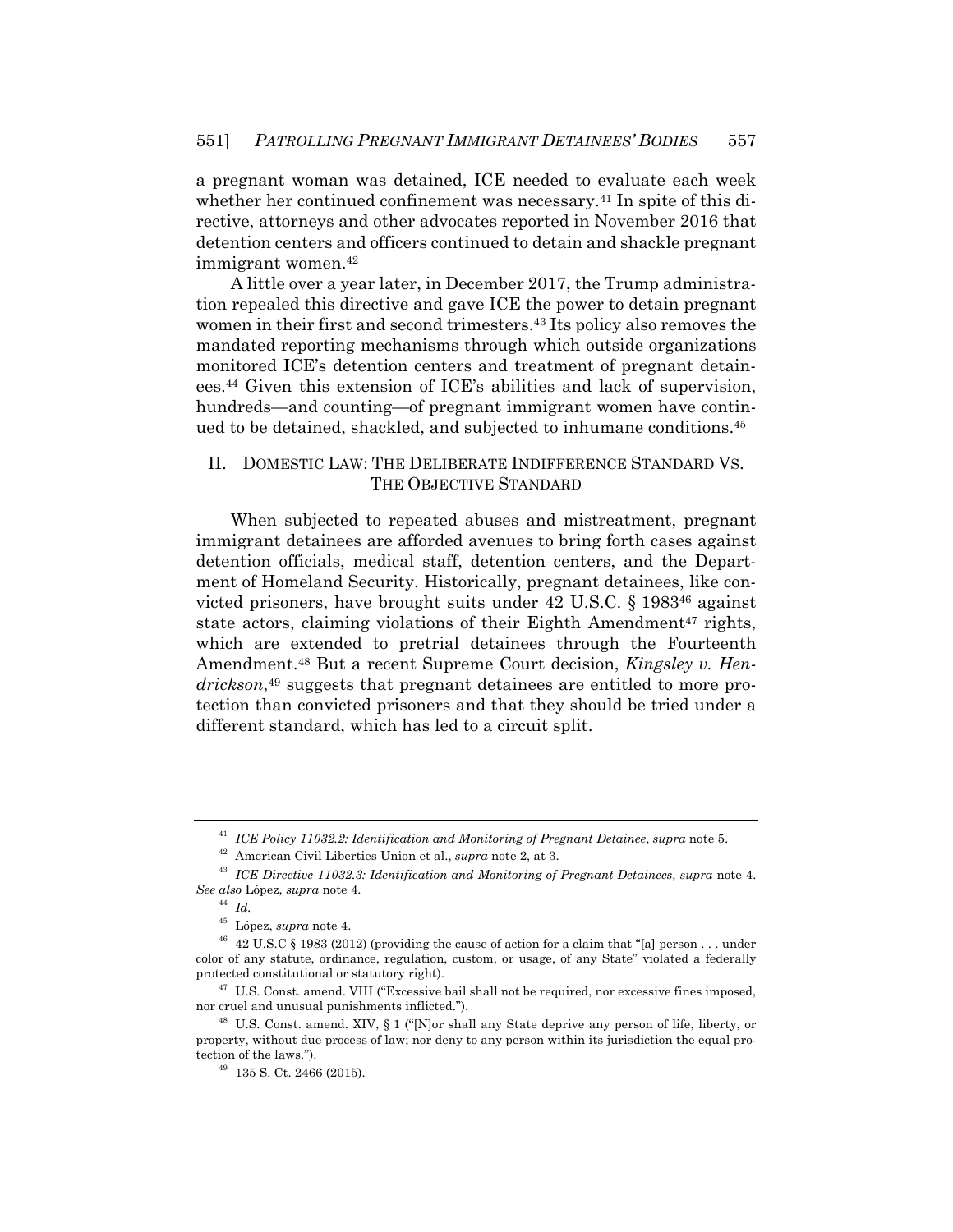A. Eighth Amendment Protections Afforded Convicted Pregnant Prisoners (and Extended to Pregnant Detainees)

Given that courts have historically viewed pregnant detainees' cases under the same standard as those of pregnant prisoners, it is worthwhile to explore the history and merits of those cases. This history begins with *Estelle v. Gamble*.50

In *Estelle*, the Supreme Court acknowledged prisoners' right to receive adequate medical treatment. The Court held that prison officials' deliberate indifference to incarcerated persons' serious medical needs constitutes the "unnecessary and wanton infliction of pain" and thus violates the Eighth Amendment's protection against cruel and unusual punishment.51 Indeed, denying prisoners medical care could cause them pain and suffering that does not serve a legitimate penological purpose.52 Furthermore, the Court found that prison guards' intentional denial or delay of prisoners' access to medical care constitutes deliberate indifference.53 Thus, the Court in *Estelle* created the deliberate indifference standard, a subjective standard requiring plaintiffs to show that the defendant intended harm and actually believed harm would likely occur.<sup>54</sup>

By 1994, the Supreme Court in *Farmer v. Brennan*55 established that two elements must be satisfied to establish that defendants violated the Eighth Amendment. Plaintiffs must show that defendants: (1) exposed them to a substantial risk of serious harm<sup>56</sup> and  $(2)$  were deliberately indifferent to their constitutional rights.57 The Court acknowledged that deliberate indifference was a vague phrase and attempted to clarify it as a standard of reckless disregard, though it acknowledged that this explanation was equally vague.58 By this time, the Court had

<sup>50 429</sup> U.S. 97 (1976).

<sup>&</sup>lt;sup>51</sup> *Id.* at 104–05 (citing to Gregg v. Georgia, 428 U.S. 153, 173 (1976)).<br><sup>52</sup> *Id.* at 103.<br><sup>53</sup> *Id.* at 104.<br><sup>54</sup> *See, e.g.*, Pittman ex rel. Hamilton v. Cty. of Madison, 746 F.3d 766, 775–76 (7th Cir. 2014).<br><sup>55</sup>

<sup>&</sup>lt;sup>56</sup> *Id.* at 834 (quoting Wilson v. Seiter, 501 U.S. 294, 298 (1991) and Rhodes v. Chapman, 452 U.S. 337, 347 (1981)).

<sup>&</sup>lt;sup>57</sup> Id. at 834 (quoting *Wilson*, 501 U.S. at 302–03). *See also* Mendiola-Martinez v. Arpaio, 836 F.3d 1239 (9th Cir. 2016) (stating the two necessary elements).

Id. at 836–37 (concluding that a prison official cannot be found liable under the Eighth Amendment for denying an inmate humane conditions of confinement unless the official knows of and disregards an excessive risk to inmate health or safety; the official must both be aware of facts from which the inference could be drawn that a substantial risk of serious harm exists, and he must also draw the inference).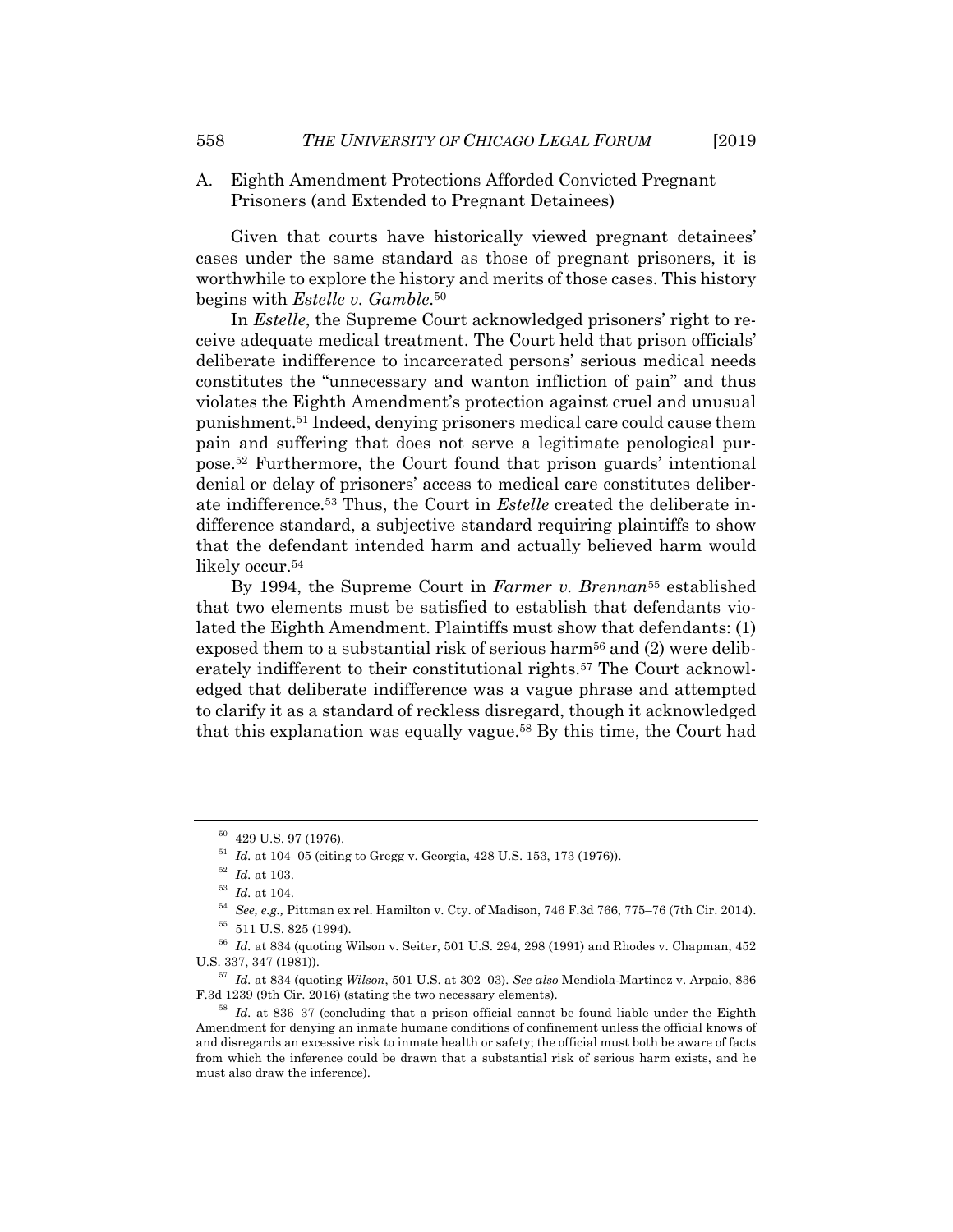also extended the deliberate indifference standard to other types of claims such as failure-to-protect<sup>59</sup> and conditions of confinement.<sup>60</sup>

Pretrial detainees, though, have different standing than prisoners. Detainees, unlike sentenced inmates, have yet to be tried for their crimes.61 Given this lack of adjudication of guilt, courts must scrutinize pretrial detainees' claims under the Due Process Clause of the Fourteenth Amendment, not the Eighth Amendment.62 Whereas the Eighth Amendment allows for the punishment of sentenced prisoners so long as it is not cruel and unusual, the Due Process Clause mandates that pretrial detainees not be punished.63

Despite this acknowledged difference, courts have usually examined the claims of pretrial detainees under the Eighth Amendment's standards. This is due to the Supreme Court's vague explanation of what deprivations the state can subject pretrial detainees to short of punishment. Indeed, the Court in *Bell v. Wolfish*64 stated that, while a detainee does not have a fundamental liberty interest under the Fourteenth Amendment to be free from discomfort, a condition or restriction of pretrial detention must be "reasonably related to a legitimate governmental objective."65 Given this ambiguous and broad definition, courts have relied on the Court's repeated assertion that pretrial detainees' due process rights "are at least as great as the Eighth Amendment protections available to a convicted prisoner"<sup>66</sup> to extend Eighth Amendment scrutiny to pretrial detainees' claims.

Under these Eighth Amendment standards, both pregnant prisoners and pregnant detainees have brought § 1983 claims alleging deliberate indifference to their serious medical needs. Circuits, though, have interpreted the deliberate indifference standard differently.

<sup>59</sup> *Id.* at 837. 60 *Wilson*, 501 U.S. at 303. 61 Bell v. Wolfish, 441 U.S. 520, 536 (1979).

<sup>62</sup> *Id.* at 535, 535 n.16. 63 *Id. See also* Ingraham v. Wright, 430 U.S. 651, 671 n.40 (1977) ("Eighth Amendment scrutiny is appropriate only after the State has complied with the constitutional guarantees traditionally associated with criminal prosecutions."); United States v. Lovett, 328 U.S. 303, 317–18 (1946) ("[T]he State does not acquire the power to punish with which the Eighth Amendment is concerned until after it has secured a formal adjudication of guilt in accordance with due process of law. Where the State seeks to impose punishment without such an adjudication, the pertinent consti-

tutional guarantee is the Due Process Clause of the Fourteenth Amendment.").<br><sup>64</sup> 441 U.S. 520 (1979) (citing Kennedy v. Mendoza-Martinez, 372 U.S. 144, 168 (1963) and<br>Flemming v. Nestor, 363 U.S. 603, 617 (1960)).

Flemming v. Nestor, 363 U.S. 603, 617 (1960)). 65 *Id.* at 539. 66 City of Revere v. Mass. Gen. Hosp., 463 U.S. 239, 244 (1983). *See also Bell*, 441 U.S. at 545.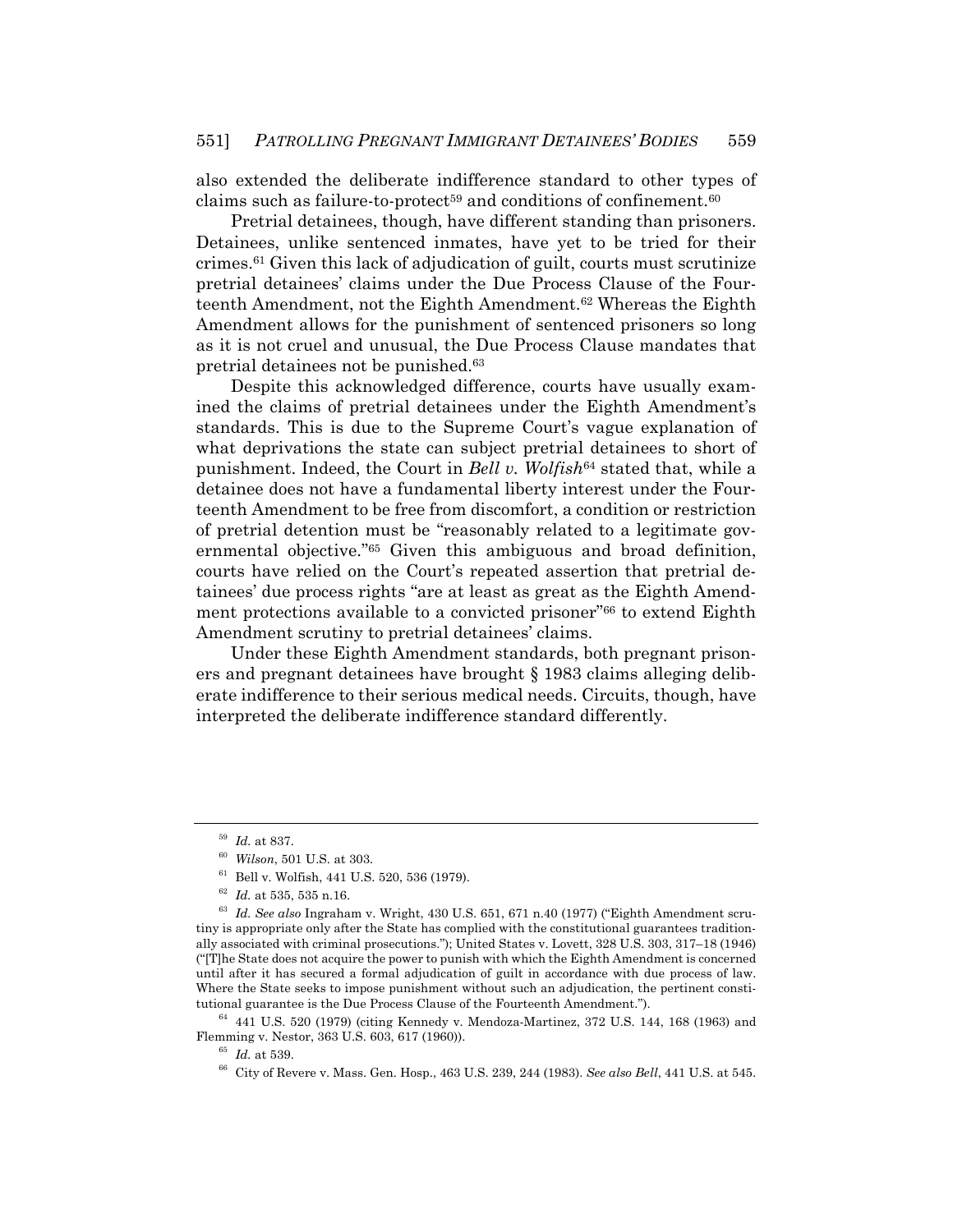1. The Second, Eighth, and Sixth Circuits have found inadequate medical care and shackling to meet the deliberate indifference standard

The Second Circuit heard the case of a pregnant prisoner who claimed that county jail officials intentionally delayed her medical care when she suffered severe pain and subsequently miscarried.<sup>67</sup> Despite disagreements on the plaintiff's health status and timing of emergency medical care, the Second Circuit stated that "[t]hese assertions, however disputed, do raise material factual issues.<sup>68</sup> After all, if the defendants did decide to delay emergency medical aid—even for 'only' five hours—in order to make Archer suffer, surely a claim would be stated under *Estelle*."69

The Eighth Circuit has also found ignoring pregnant prisoners' bleeding constitutes deliberate indifference and violates their right to medical care. In *Boswell v. Sherburne*,70 a pregnant pretrial detainee told the county jail upon her admittance to the county that she was pregnant and experiencing troubling symptoms.71 Despite being alerted to her medical condition, jailers ignored her constant bleeding, her passage of blood clots, her cramping, and her requests for a physician.<sup>72</sup> When she was finally transferred to a hospital, she gave birth in the ambulance and lost her newborn son thirty-four minutes later.73 The Eighth Circuit found that officials' denial of her requests violated her right to medical care.74

The Eighth Circuit, along with the Sixth Circuit, also found that shackling pregnant women during labor violated their Eighth Amendment rights. In 2009, the Eighth Circuit heard *Nelson v. Correctional Medical Services*,75 which involved a former pregnant inmate who was shackled during labor.<sup>76</sup> As a result of the restraints, Ms. Nelson suffers

 $^{67}$  Archer v. Dutcher, 733 F.2d 14, 16 (2d Cir. 1984).  $^{68}$   $\, Id.$  at 16.

<sup>&</sup>lt;sup>69</sup> Id.<br><sup>70</sup> 849 F.2d 1117 (8th Cir. 1988).

 $\frac{71}{72}$  *Id.* at 1120.<br> $\frac{72}{1}$  *Id.* 

<sup>73</sup> *Id.*

<sup>74</sup> *Id.* at 1123; *see also* Pool v. Sebastian Cty., 418 F.3d 934, 944 (8th Cir. 2005) (stating that it would have been obvious to even a layperson that a pregnant prisoner complaining of bleeding and extreme pain from cramping, which inhibited her ability to eat and shower, indicated that she needed medical attention); Coleman v. Rahija, 114 F.3d 778 (8th Cir. 1997) (stating that the nurse on duty's dismissal of the plaintiff's history of premature deliveries and failure to examine the plaintiff when she voiced her concerns showed the nurse's deliberate indifference towards and actual knowledge of the plaintiff's "serious medical need").<br> $^{75}$  583 F.3d 522 (8th Cir. 2009).

<sup>76</sup> *Id.* at 526.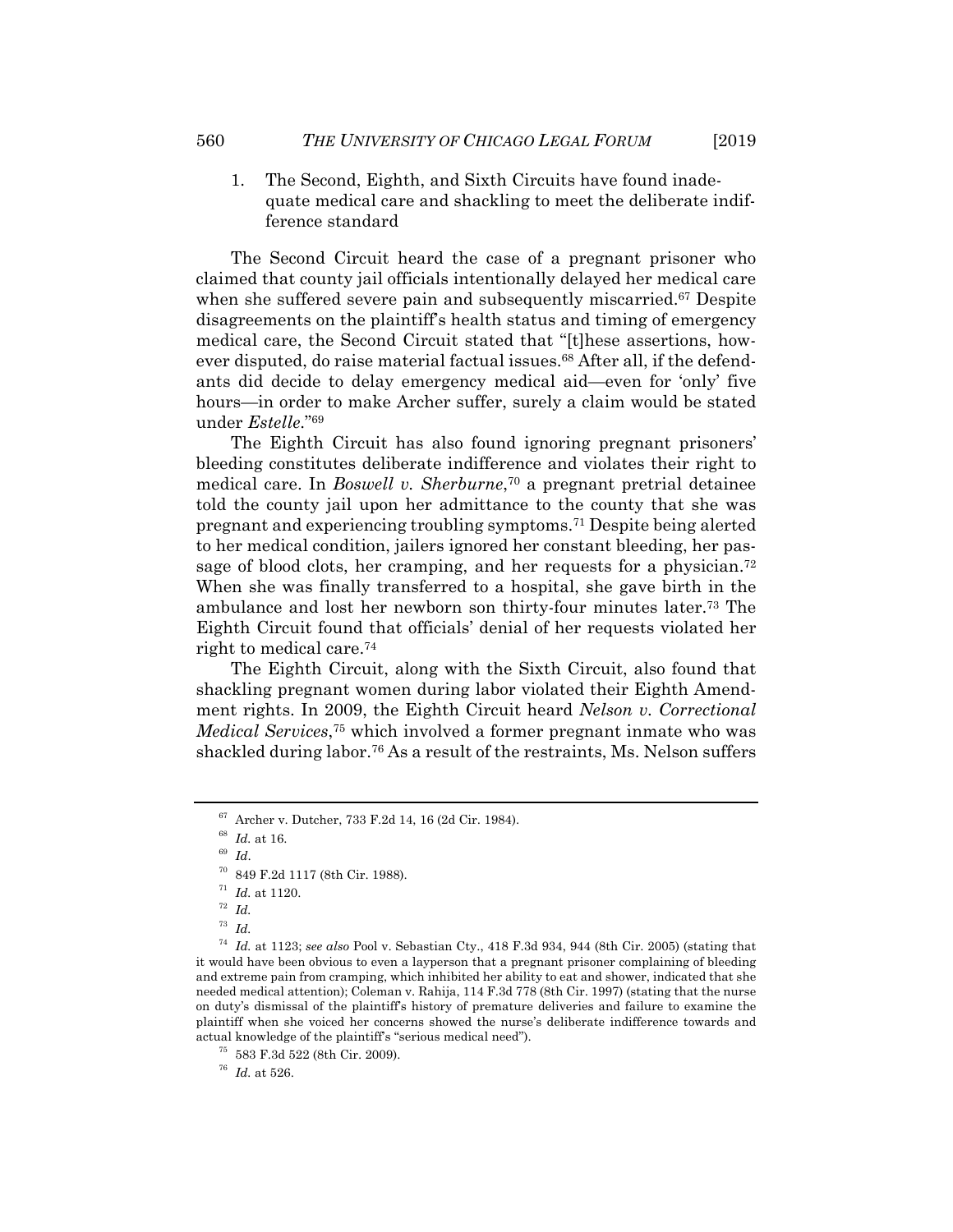chronic pain in her now-deformed hips, which, according to her orthopedist, refuse to go "back into the place where they need to be."77 She can no longer play with her children, do anything athletic, sleep or lean on her left side, sit or stand for more than a short period of time, or have children.78 She was a non-violent offender, imprisoned for writing bad checks.79 The Eighth Circuit ultimately denied summary judgment for the defendant-officer, stating that shackling a pregnant inmate during childbirth has clearly been established as a violation of the Eighth Amendment.80 The Sixth Circuit in *Villegas v. Metropolitan Government of Davidson County*<sup>81</sup> also found that shackling pregnant detainees in labor substantially endangers the expectant mother's health and "offends contemporary standards of human decency such that the practice violates the Eighth Amendment's prohibition against the 'unnecessary and wanton infliction of pain."<sup>82</sup>

2. D.C. and Ninth Circuits' have found that inadequate medical care and shackling do not meet the deliberate indifference standard

Unlike the Second, Sixth, and Eighth Circuits, the D.C. and Ninth Circuits have concluded that inadequate medical care and shackling do not meet the deliberate indifference standard and, thus, do not violate detainees' Eighth Amendment rights. In *Women Prisoners of D.C. v. District of Columbia*<sup>83</sup> female prisoners sued the District of Columbia for violating their Eighth Amendment rights by providing them with inadequate medical care, shackling them, and sexually abusing them.84 The trial court had ruled in favor of the female inmates, but the D.C. Circuit reversed it. It rejected the provision in the district court's order requiring that prisons have written protocols regarding prenatal care, reasoning that the district court lacked supplemental jurisdiction.85 It also rejected the district court's order to hire a midwife to aid prisoners,

<sup>77</sup> *Id.*

<sup>78</sup> *Id.*

<sup>79</sup> *Id.*

<sup>80</sup> *Id.* at 533. *See also* Brawley v. State of Wash., 712 F. Supp. 2d 1208, 1221 (W.D. Wash. 2010) (denying summary judgment because shackling a prisoner in labor has clearly been established as an Eighth Amendment violation).<br><sup>81</sup> 709 F.3d 563 (6th Cir. 2013).

<sup>82</sup> *Id.* at 574. *See also* Villegas v. Davidson Cty., 789 F. Supp. 2d 895, 919 (M.D. Tenn. 2011) (holding that shackling a pregnant detainee in the final stages of labor shortly before birth and during the post-partum recovery and denying breast-pump post-partum infringes the Eighth Amendment).

 $^{83}$ 93 F.3d 910 (D.C. Cir. 1996).<br> $^{84}$   $\,Id.$  at 913.

<sup>&</sup>lt;sup>85</sup> Id. at 932, 944.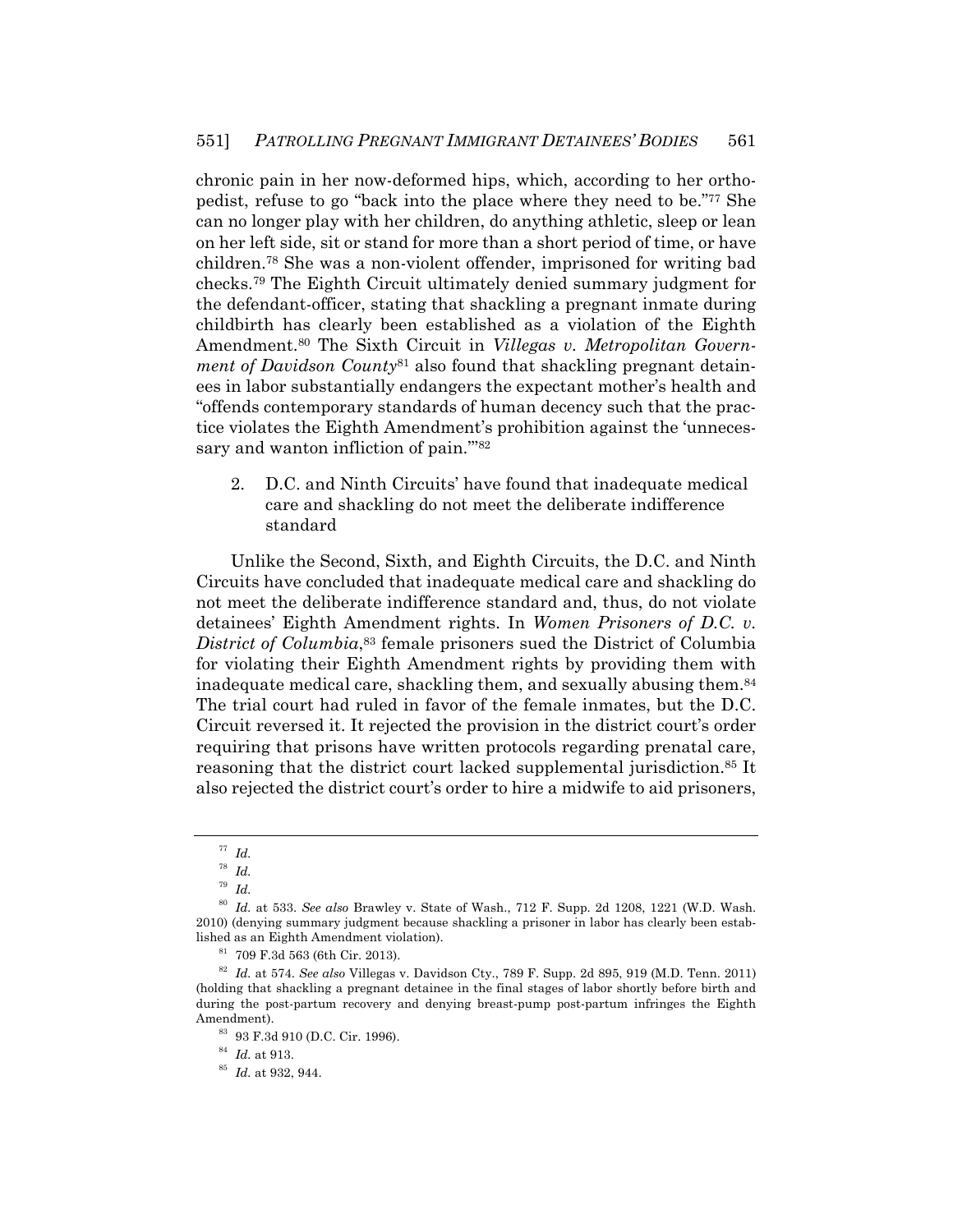to create a pre-natal clinic, and to provide for obstetrical examinations inside the detention facilities.<sup>86</sup> The D.C. Circuit also refused to declare the use of restraints on pregnant detainees unconstitutional and rejected the district court's standard.87 The D.C. Circuit reasoned that courts have no experience running prisons, and, thus, they should defer to prison officials' judgments.88

As recently as 2016, the Ninth Circuit has held that lack of prenatal necessities and shackling does not violate a prisoner's Eighth Amendment rights.89 Specifically, the Ninth Circuit in *Mendiola-Martinez v. Arpaio*90 held that the following did not violate the Eighth Amendment: the county's use of restraints on the prisoner during labor and postpartum recovery after a caesarian section, its failure to provide her with a breast pump, and its nutrition policy for pregnant inmates, even though the prisoner reports of being repeatedly hungry and having to drink water from the sink by her toilet.<sup>91</sup>

#### B. *Kingsley v. Hendrickson*: A Different Standard for Pretrial Detainees?

Despite courts commonly including the Eighth Amendment's deliberate indifference requirement in cases involving pretrial detainees, the Court recently expressed disagreement with this extension of the amendment. In particular, it rejected the idea that there is one deliberate indifference standard that should be applied to all § 1983 claims regardless of whether they are brought by convicted prisoners or pretrial detainees.

In *Kingsley v. Hendrickson*,<sup>92</sup> a pretrial detainee brought an excessive force claim under the Due Process Clause of the Fourteenth Amendment. He alleged that officers, who had repeatedly asked him to remove the paper covering the light in his cell, used excessive force by handcuffing him, placing a knee in his back, slamming his head on concrete, and using a Taser on him.93

The Court found that confinement conditions of a non-convicted detainee violate the Fifth and Fourteenth Amendments if they (1) impose some harm to [her] that either significantly exceed or are independent of the inherent discomforts of confinement and (2) are not reasonably

<sup>86</sup> *Id.* at 923. 87 *Id.* at 931–32. 88 *Id.*

<sup>89</sup> *See generally* Mendiola-Martinez v. Arpaio, 836 F.3d 1239 (9th Cir. 2016). 90 836 F.3d 1239 (9th Cir. 2016).

<sup>&</sup>lt;sup>91</sup> *Id.* at 1239, 1243.<br><sup>92</sup> 135 S. Ct. 2466 (2015).

<sup>93</sup> *Id.* at 2470.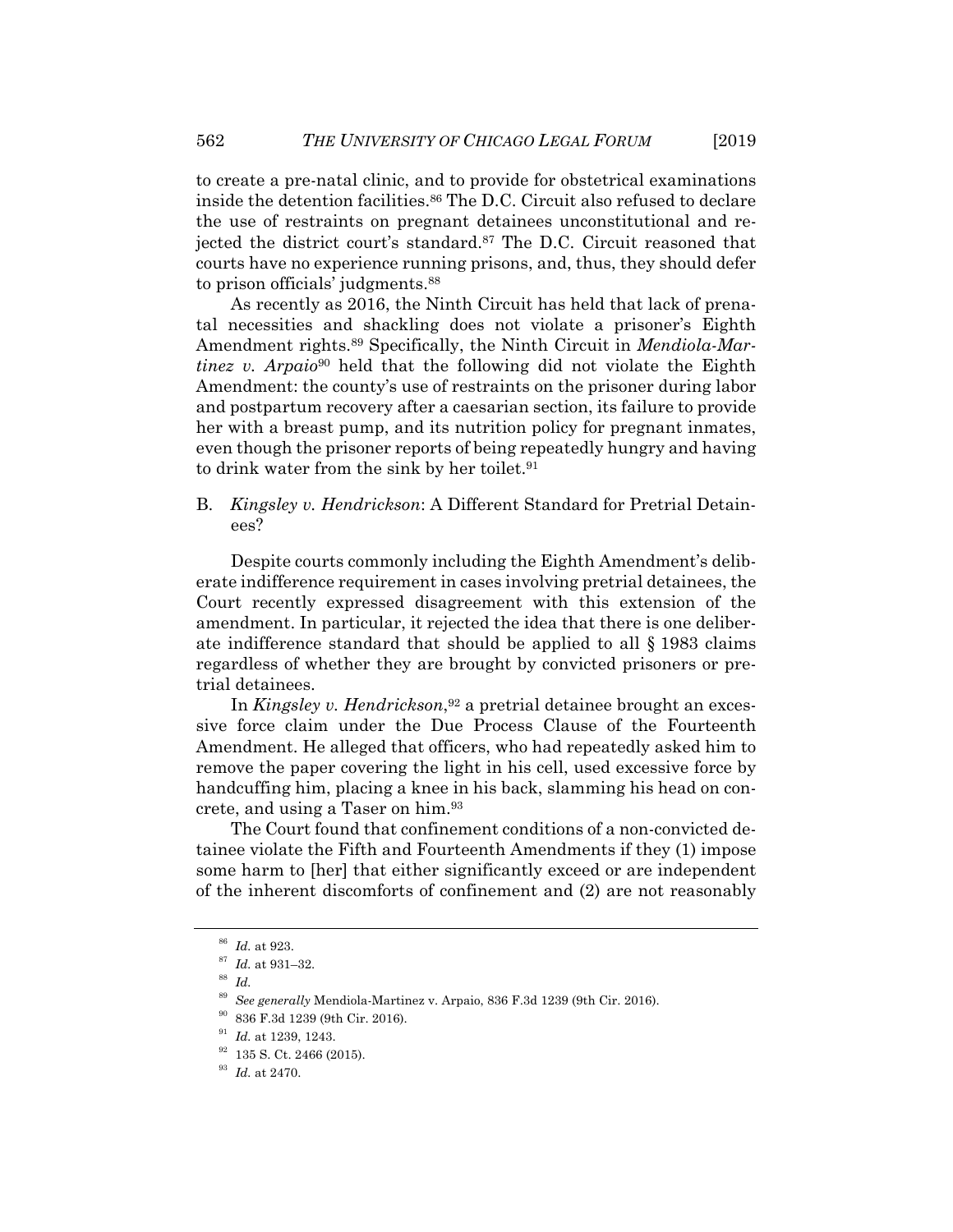related to a legitimate government objective or are excessive in relation to the legitimate governmental objective.94 Courts then must objectively assess if there is a reasonable relationship between the government's conduct and a legitimate purpose.95 Thus, the Court held that the detainee only needed to prove that the defendant's conduct, used purposely or knowingly against her, was *objectively* unreasonable, not that the defendant subjectively knew that the amount of force used was unreasonable or excessive.96

The Court concluded the objective standard was the appropriate standard given its precedent. The Court has held that "pretrial detainees (unlike convicted prisoners) cannot be punished at all, much less 'maliciously and sadistically.'"97 It also has held that "the Due Process Clause protects a pretrial detainee from the use of excessive force that amounts to punishment,"98 which can include actions "taken with an 'expressed intent to punish.'"99 However, *Bell* further explained that if pretrial detainees cannot show an express intent to punish, they can still win their case by demonstrating that the defendants' acts or omissions are not "rationally related to a legitimate non-punitive governmental purpose" or that the actions "appear excessive in relation to that purpose."100

*Kingsley*, though, did not address whether its objective standard applies to only excessive-force claims or to all Fourteenth-Amendment claims made by pretrial detainees. Courts have since debated this question. Thus far, the Ninth, Second, and Seventh Circuits have expressly found that the objective standard set forth in *Kingsley* applies to pretrial detainees' other Fourteenth Amendment claims while the Eighth, Eleventh, and Fifth Circuits have declined to make such an extension.

1. The Ninth, Second, and Seventh Circuits' extension of the *Kingsley* objective standard

The Ninth Circuit was the first court of appeals to review *Kingsley*. In *Castro v. County of Los Angeles*,101 a pretrial detainee banged on his cell's window to alert jail officials that the inmate placed in the same

<sup>&</sup>lt;sup>94</sup> Id. at 2473–74.<br><sup>95</sup> Id. at 2469.<br><sup>96</sup> Id. at 2472–73.<br><sup>97</sup> Id. at 2475 (internal citations omitted).<br><sup>98</sup> Graham v. Connor, 490 U.S. 386, 395 n.10 (1989).

<sup>99</sup> Bell v. Wolfish, 441 U.S. 520, 538 (1979). 100 *Id.* at 561. 101 Castro v. Cty. of L.A., 833 F.3d 1060 (9th Cir. 2016) (en banc), *cert. denied*, 137 S. Ct. 831 (2017).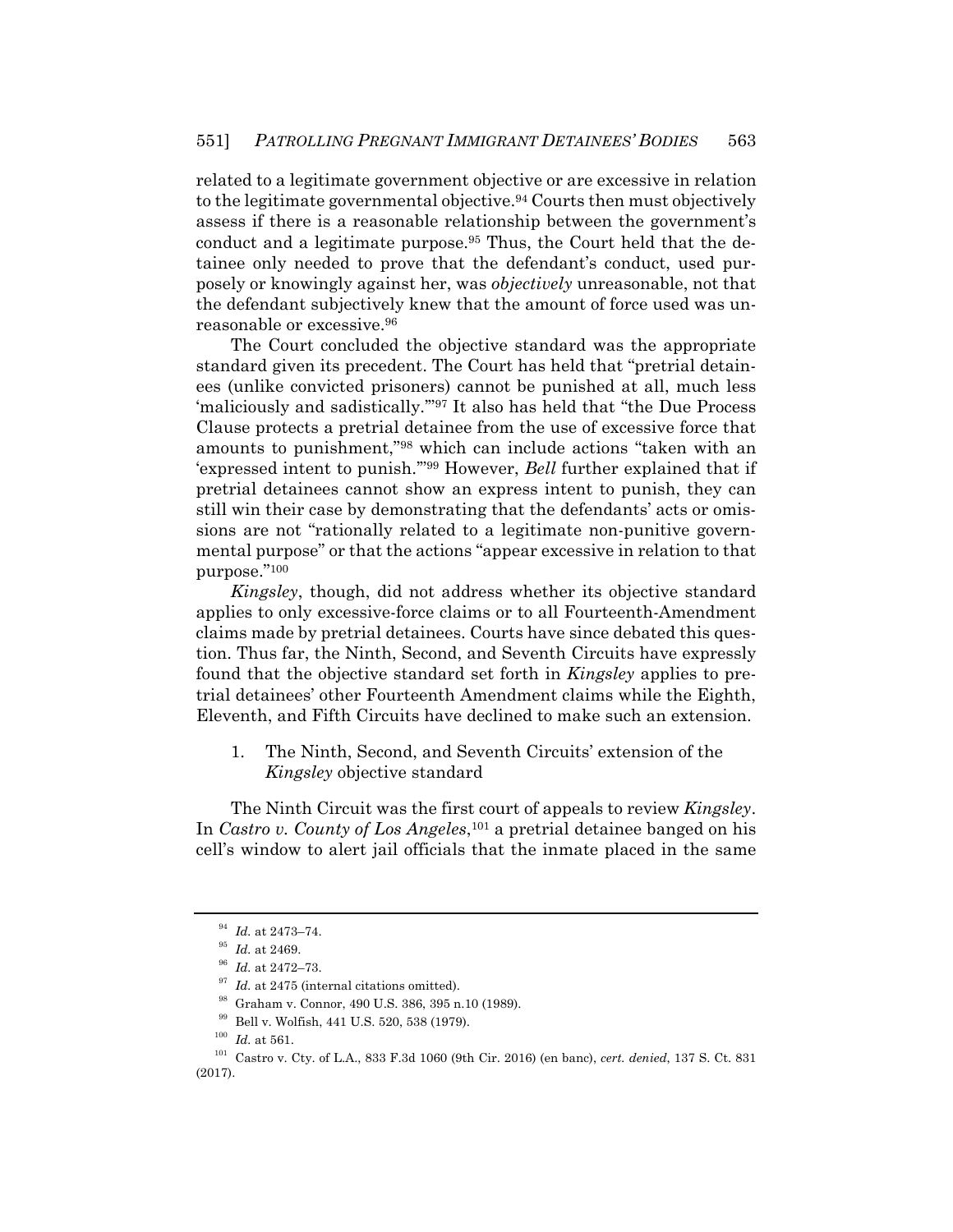cell was combative and would likely harm him.102 Officials ignored him, though, and his cellmate ultimately beat and severely injured him.103 He brought a § 1983 action, alleging violations of his Fourteenth Amendment right to be protected from the harm inflicted by other inmates.104

The Ninth Circuit held that the objective standard of *Kingsley* was not limited to excessive-force claims, extending it to pretrial detainees' Fourteenth Amendment failure-to-protect claims.105 It reasoned that the federal right and injuries suffered are the same for excessive force and failure-to-protect claims.106 It also recognized that both claims arise under the Due Process Clause of the Fourteenth Amendment, not the Cruel and Unusual Punishment Clause of the Eighth Amendment, especially given pretrial detainees' different status than convicted prisoners.107 In addition, it observed that the Court in *Kingsley* did not confine its holding to "force" but rather stated that a pretrial detainee need only provide objective evidence that "the challenged governmental action" is unreasonably related to a legitimate government goal or is excessive in relation to its objective.<sup>108</sup> Using an objective inquiry to evaluate liability under § 1983, the Ninth Circuit affirmed the jury verdict in favor of the detainee.109 It found sufficient evidence that the officers and the County knew their actions and policies posed a substantial risk of serious harm to the detainee but were deliberately indifferent to that risk.110

After the *Castro* decision, the Second Circuit also extended *Kingsley*, applying its holding to pretrial detainees' conditions of confinement complaints under the Fourteenth Amendment.111 In so doing, the Second Circuit overruled its past decision in *Caiozzo v. Koreman*,112 which used a subjective test when evaluating a medical-care claim, given that the Court in *Wilson*113 found medical care to be a condition of confinement.114 By the next year, the Second Circuit, like the Ninth Circuit,

<sup>104</sup> *Id.* at 1060.<br><sup>105</sup> *Id.* at 1070–71.<br><sup>106</sup> *Id.* at 1069–70.<br><sup>107</sup> *Id.* (citing to *Kingsley v. Hendrickson*, 135 S. Ct. 2466, 2475 (2015)).<br><sup>108</sup> *Id.* at 1070 (citing to *Kingsley*, 135 S.Ct. at 2473–74).<br><sup>109</sup> cal-need claim. Gordon v. Cty. of Orange, 888 F.3d 1118, 1120, 1122–25 (9th Cir. 2018).

 $^{110}\,$   $Id.$ 

111 Darnell v. Pineiro, 849 F.3d 17, 34–35 (2nd Cir. 2017). 112 581 F.3d 63 (2nd Cir. 2009). 113 Wilson v. Seiter, 501 U.S. 294, 303 (1991). 114 *Caiozzo*, 581 F.3d at 66, 68, 70–72.

<sup>102</sup> *Id.* at 1064. 103 *Id.*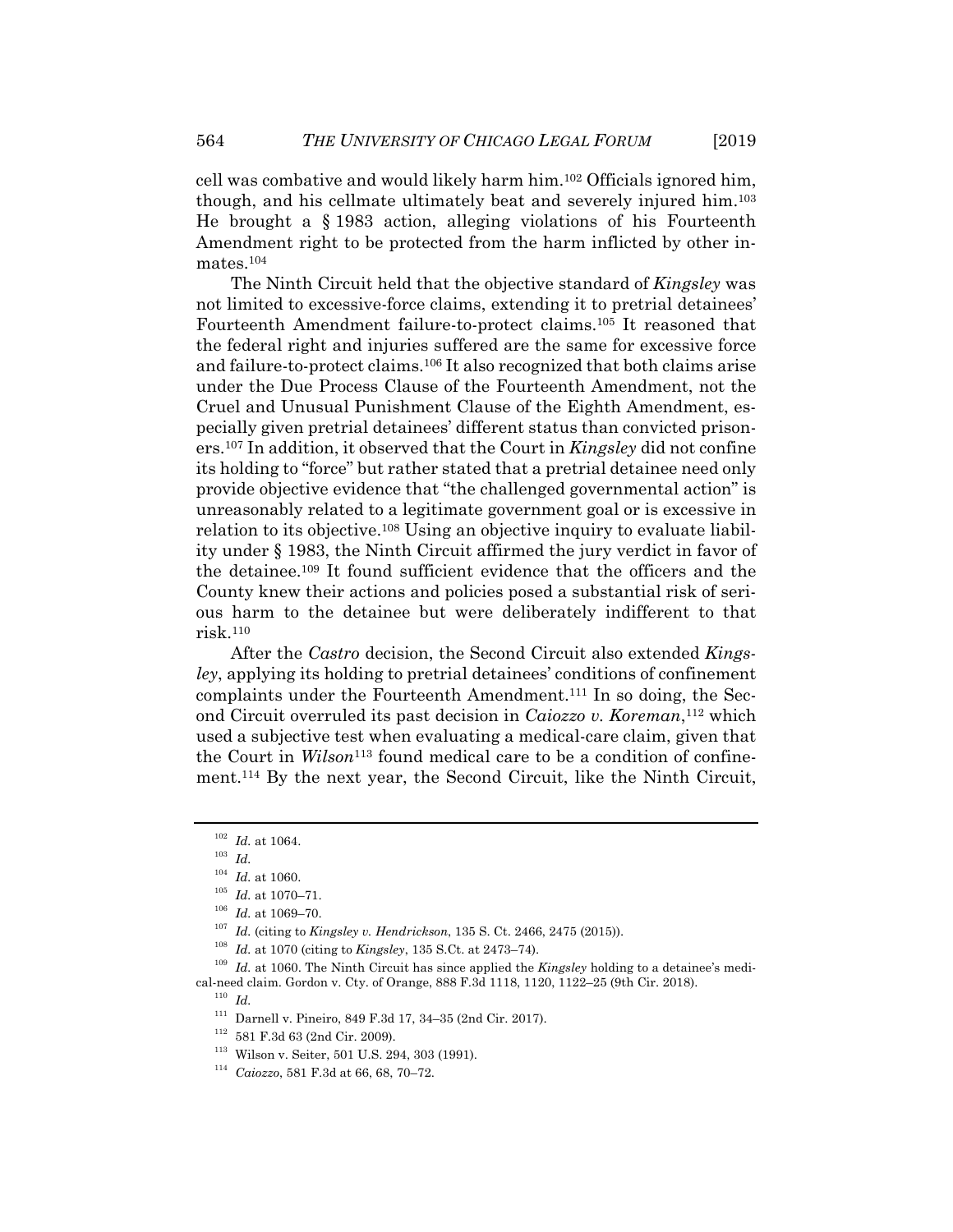used the *Kingsley* objective standard in a case involving a claim of deliberate indifference to a serious medical need.115 The Second Circuit specifically asked "whether a 'reasonable person' would appreciate the risk to which the detainee was subjected."116

The Seventh Circuit most recently heard *Miranda v. County of*  Lake,<sup>117</sup> concerning the death of a pretrial detainee, an Indian national, due to severe dehydration at a county jail and her Estate's claims under the Fourteenth Amendment's Due Process Clause for inadequate medical care.118 The Seventh Circuit held that only the objective unreasonableness standard of *Kingsley* applied to pretrial detainees' medicalcare claims brought under the Fourteenth Amendment.119 The Seventh Circuit first reasoned that the Supreme Court has repeatedly instructed courts to recognize pretrial detainees' different status as compared to convicted prisoners' status.120 Second, it noted that the Court has found that the analysis under the Eighth Amendment is "not coextensive" with that of the Due Process Clause given the different language and nature of the claims.121 To the Seventh Circuit, the Court's reasoning in *Kingsley* did not indicate that its holding applied only to excessive-force claims but rather that it included other claims arising under the Fourteenth Amendment.122 Thus, the district court improperly instructed the jury on intent; a jury, based on the evidence that the jail doctors knew Gomes was not eating or drinking, could have found that the defendants purposefully, knowingly, or with reckless disregard chose to observe Gomes in jail rather than take her to a hospital.123

2. The Fifth, Eleventh and Eighth Circuits' refusal to extend the *Kingsley* objective standard

The Fifth, Eleventh, and Eighth Circuits, on the other hand, have held that *Kingsley* applies only to pretrial detainees' Fourteenth Amendment claims alleging excessive-force. Thus, they have limited the case to its facts.

F.3d 626, 630 (7th Cir. 2013) ("[D]ifferent constitutional provisions, and thus different standards, govern depending on the relationship between the state and the person in the state's custody.")).  $^{122}\,$   $Id$ 

 $123$  *Id.* at 354.

 $^{115}\rm~Bruno$ v. City of Schenectady, 727 F. App'x 717, 720 (2d Cir. 2018).  $^{116}\rm~\mathit{Id}$ 

<sup>&</sup>lt;sup>117</sup> 900 F.3d 335 (7th Cir. 2018).<br><sup>118</sup> *Id.* at 335, 346.<br><sup>119</sup> *Id.* at 352.<br><sup>120</sup> *Id.* at 350, 352–53 (citing to *Kingsley v. Hendrickson*, 135 S.Ct. 2466, 2475 (2015)).<br><sup>121</sup> *Miranda*, 900 F.3d at 352 (citing *Kin*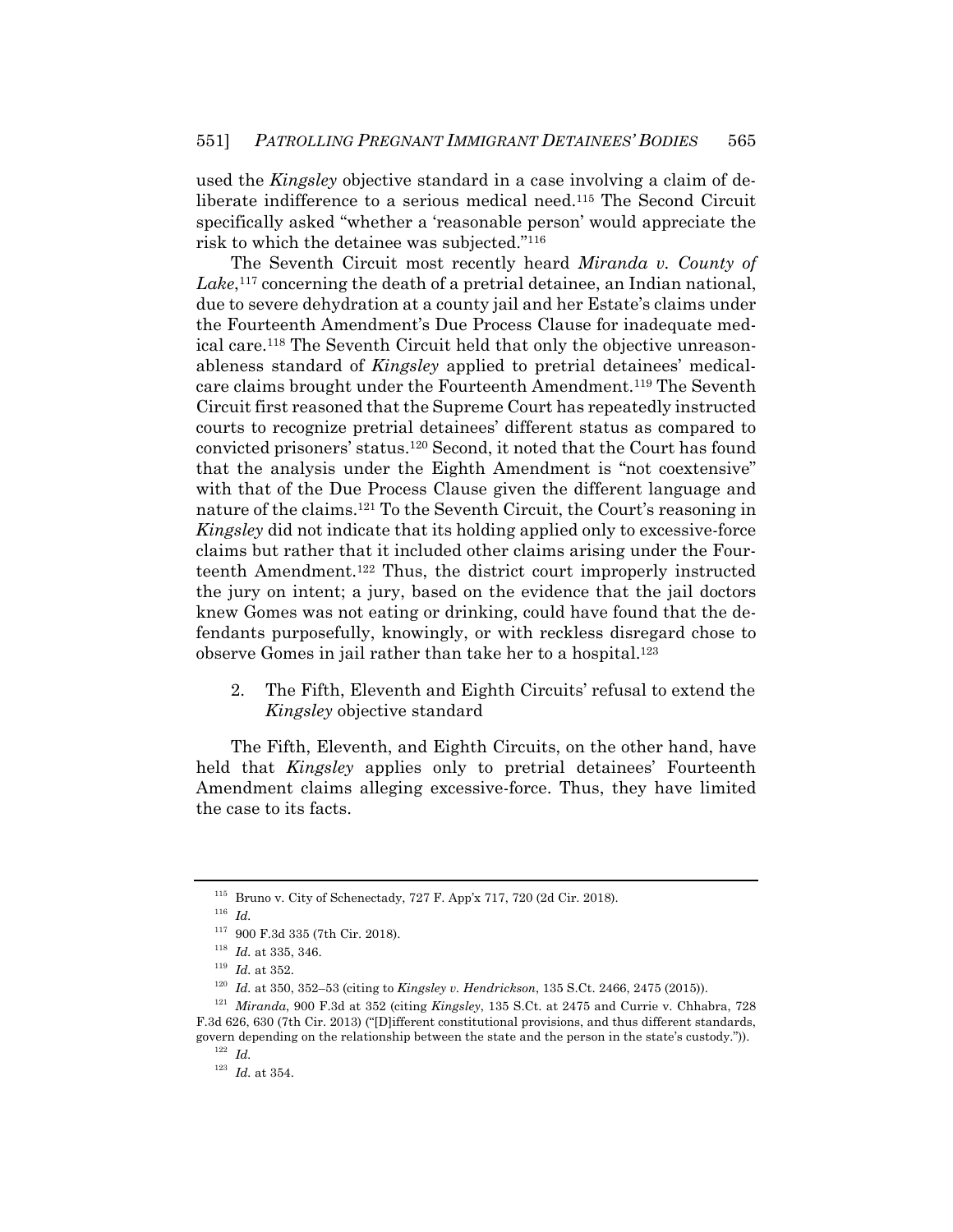In *Alderson v. Concordia Parish Correctional Facility*,124 a pretrial detainee was stabbed and stomped by two inmates.125 It took several complaints by the detainee and his family about his safety and medical condition for an officer to acknowledge his attack and take him to the hospital, where he was diagnosed with multiple broken ribs and numerous puncture wounds to his head, face, and body.126 The plaintiff brought a § 1983 claim, alleging that the correctional facility provided him with "inadequate security and impermissibly delayed [his] medical care."127 The Fifth Circuit found that court precedent applied the subjective standard in cases decided after *Kingsley*; thus, the circuit's rule of orderliness mandated that they continue to do so.128 The Fifth Circuit next asserted that, at the time, only the Ninth Circuit had extended the objective standard of *Kingsley*.129 Finally, it concluded that, even if *Kingsley* mandated the adoption of the objective standard for failure-toprotect claims, the plaintiff did not make such a claim.130 Thus, under the subjective standard, the Fifth Circuit found that the detainee did not sufficiently demonstrate that officials acted with deliberate indifference to a substantial risk of serious harm to the detainee when they incorrectly housed him with department of correction inmates, though there was some evidence that the officer acted with deliberate indifference to his serious medical needs.131

In *Nam Dang, by & through Vina Dang v. Sheriff, Seminole County*,132 the Eleventh Circuit heard a case in which a pretrial detainee developed meningitis in jail, which resulted in him having strokes that permanently injured him.133 The plaintiff alleged that he received constitutionally deficient medical care due to deliberate indifference.134 He further argued that he need not show deliberate difference due to *Kingsley*.135 The Eleventh Circuit, though, held there was no need to decide whether the objective standard applied.136 *Kingsley*

<sup>&</sup>lt;sup>124</sup> 848 F.3d 415 (5th Cir. 2017).<br>
<sup>125</sup> *Id.* at 418.<br>
<sup>126</sup> *Id.* at 415.

<sup>127</sup> *Id.* at 415. 128 *Id.* at 419 n.4 (citing Hare v. City of Corinth, 74 F.3d 633 (5th Cir. 1996)). *See also* Estate % of Henson v. Wichita Cty., 795 F.3d 456 (5th Cir. 2015).<br>  $^{129}$  Alderson, 848 F.3d at 419 n.4.<br>  $^{130}$  Id. 131 Id. at 420–21.

<sup>131</sup> *Id.* at 420–21. 132 871 F.3d 1272 (11th Cir. 2017). 133 *Id.* at 1276–78. 134 *Id.* at 1276. 135 *Id.* at 1279 n.2. 136 *Id.*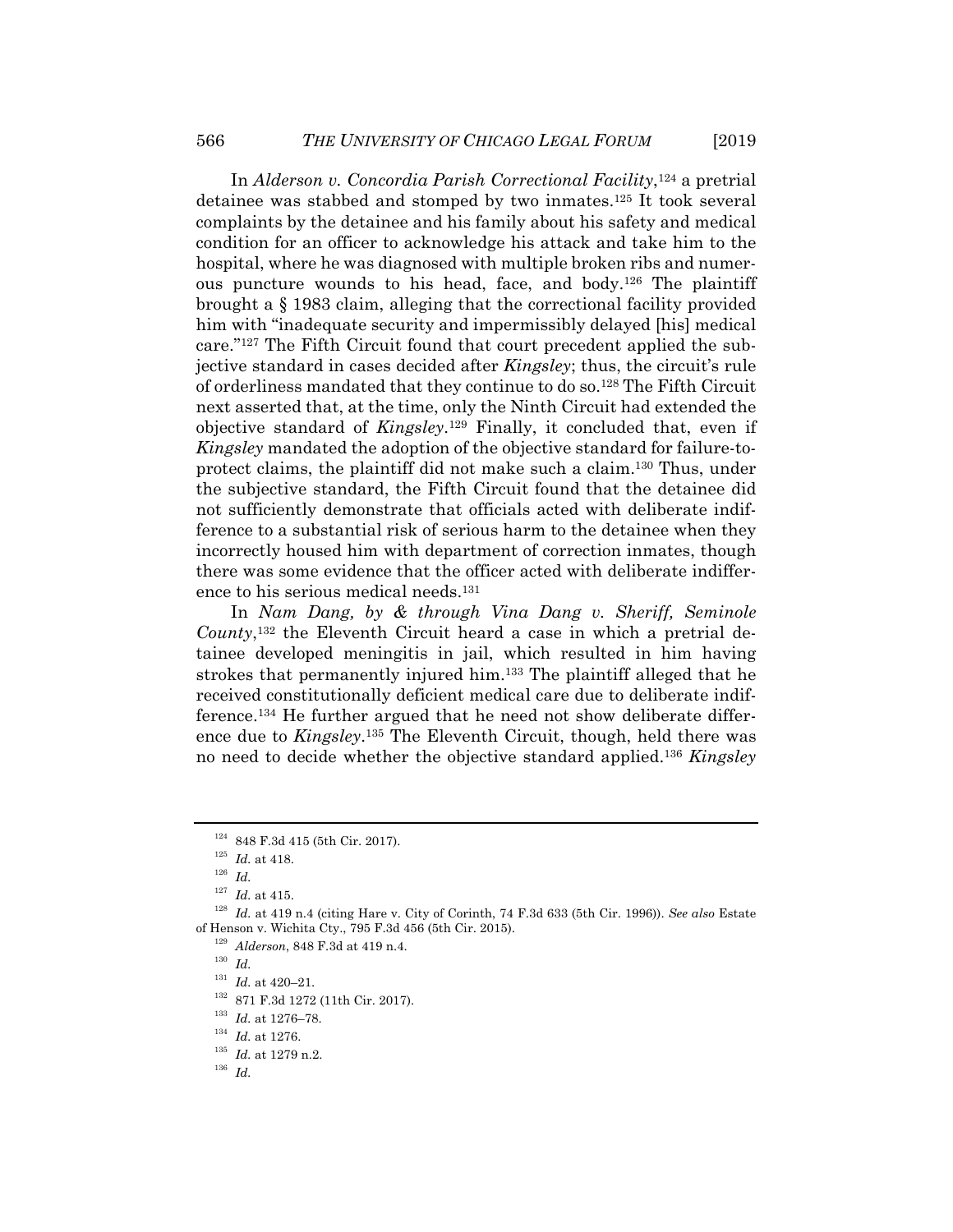only involved an excessive force claim.137 Moreover, the decision would not help the detainee even if it could be applied because the Court noted that "liability for *negligently* inflicted harm is categorically beneath the threshold of constitutional due process."138 And, to the Fifth Circuit, the jail nurse's failure to treat Dang's symptoms and her misdiagnosis was, at most, negligence.139

The Eighth Circuit in *Whitney v. City of St. Louis*140 stated that *Kingsley* did not apply because the detainee brought a deliberate indifference case rather than excessive force case.141 Under the subjective standard, then, the Eighth Circuit found that the father of a pretrial detainee who hanged himself in a jail cell did not sufficiently allege that the officer knew of the detainee's suicidal thoughts or that the municipal policy was deliberately indifferent.142

Therefore, while the Fifth, Eleventh, and Eighth Circuits refuse to read *Kingsley* as applying to claims other than excessive-force, the Ninth, Second, and Seventh Circuits apply *Kingsley*'s objective standard to other Fourteenth Amendment claims. Given the Fourteenth-Amendment claims likely to be brought by pregnant detainees in light of the mistreatment and inadequate medical attention in detention centers, courts will have to decide which of the circuits to follow.

#### III. INTERNATIONAL LAW: THE RIGHTS TO DIGNITY AND TO BE FREE FROM CRUEL, INHUMANE PUNISHMENT

International law has also addressed the treatment of prisoners. Most notably, international law bars cruel and inhumane punishment through various treaties and U.N. General Assembly Resolutions. Specifically, the Universal Declaration of Human Rights ("UDHR"),143 the International Covenant on Civil and Political Rights ("ICCPR"), the American Convention on Human Rights ("American Convention"), and the UN Convention against Torture and Other Cruel, Inhuman or Degrading Treatment or Punishment ("CAT") all state that "[n]o one shall be subjected to torture or to cruel, inhuman or degrading treatment."144

The CAT defines torture as:

<sup>137</sup> *Id.*

<sup>&</sup>lt;sup>138</sup> *Id.* (citing to Kingsley v. Hendrickson, 135 S.Ct. 2466, 2472 (2015)) (emphasis in original).<br><sup>139</sup> *Dang*, 871 F.3d at 1276–78, 1279 n.2.<br><sup>140</sup> 887 F.3d 857 (8th Cir. 2018).<br><sup>141</sup> *Id.* at 860 n.4.<br><sup>142</sup> *Id.* at International Covenant on Civil and Political Rights art. 7, Dec. 19, 1966, 999 U.N.T.S. 171; Organization of American States, American Convention on Human Rights, art. 5(2), Nov. 22, 1969, 1144 U.N.T.S. 143.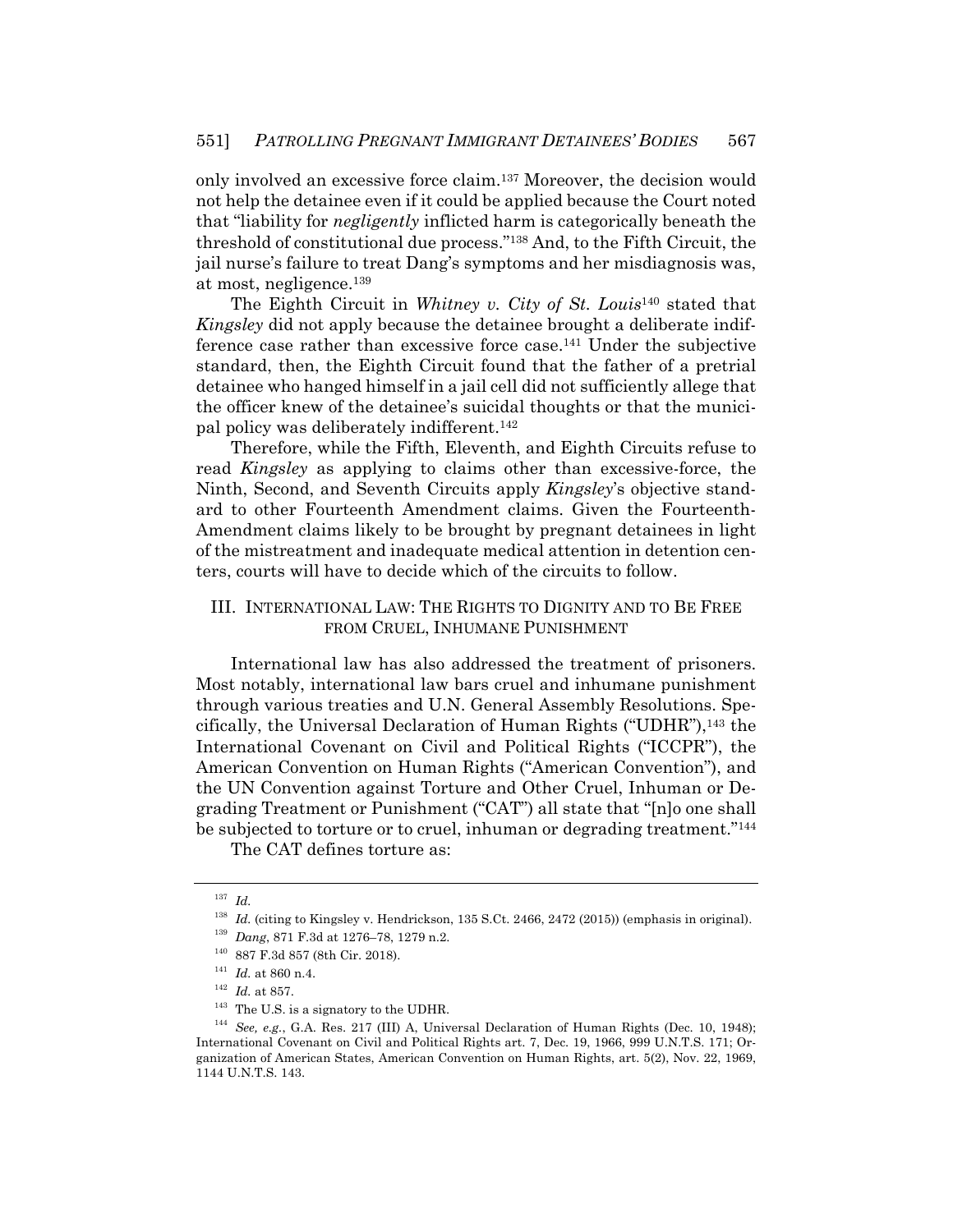[A]ny act by which severe pain or suffering, whether physical or mental, is intentionally inflicted on a person . . . for any reason based on discrimination of any kind, when such pain or suffering is inflicted by or at the instigation of or with the consent or acquiescence of a public official or other person acting in an official capacity.145

The CAT also bars "other acts of cruel, inhuman or degrading treatment or punishment which do not amount to torture as defined in article I, when such acts are committed by or at the instigation of or with the consent or acquiescence of a public official or other person acting in an official capacity."146 The CAT, ratified by the United States in 1994, mandates that all State Parties "shall take effective legislative, administrative, judicial, or other measures to prevent acts of torture in any territory under its jurisdiction."147

The ICCPR, which the United States signed in 1977 and ratified in 1992, further requires that "[a]ll persons deprived of their liberty shall be treated with humanity and with respect for the inherent dignity of the human person."148 The American Convention, signed by the United States, similarly mandates that "[a]ll persons deprived of their liberty shall be treated with respect for the inherent dignity of the human person."149

The United Nations has also developed rules prohibiting shackling specifically.150 For example, Rule 24 of the United Nations Rules for the Treatment of Women Prisoners and Non-Custodial Measures for Women Offenders, otherwise known as the Bangkok Rules, expressly states that "instruments of restraint shall *never* be used on women during labour, during birth and immediately after birth."151 The United Nations Standard Minimum Rules for the Treatment of Prisoners, otherwise known as the Mandela Rules, bars the use of restraints as punishment, though it does acknowledge their use for clear, narrow exceptions.152

<sup>145</sup> U.N. Convention Against Torture and Other Cruel, Inhuman or Degrading Treatment or

Punishment, art. 1(1), Dec. 10, 1984, 1465 U.N.T.S. 85.<br><sup>146</sup> *Id.* at art. 16(1).<br><sup>147</sup> *Id.* at art. 2(1).<br><sup>147</sup> Id. at art. 2(1).<br><sup>148</sup> International Covenant on Civil and Political Rights, *supra* note 144, at art. 10 signed and ratified by each individual Member State but rather are adopted by the General Assembly, which consists of one representative from each Member State. For more information, *see General Assembly of the United Nations*, UNITED NATIONS (2018), http://www.un.org/en/ga/ [https:/ /perma.cc/57DC-NRL8]. 151 G.A. Res. 65/229, ¶ 24 (Dec. 21, 2010) (emphasis added). 152 G.A. Res. 70/175, U.N. Standard Minimum Rules for the Treatment of Prisoners (Dec. 17,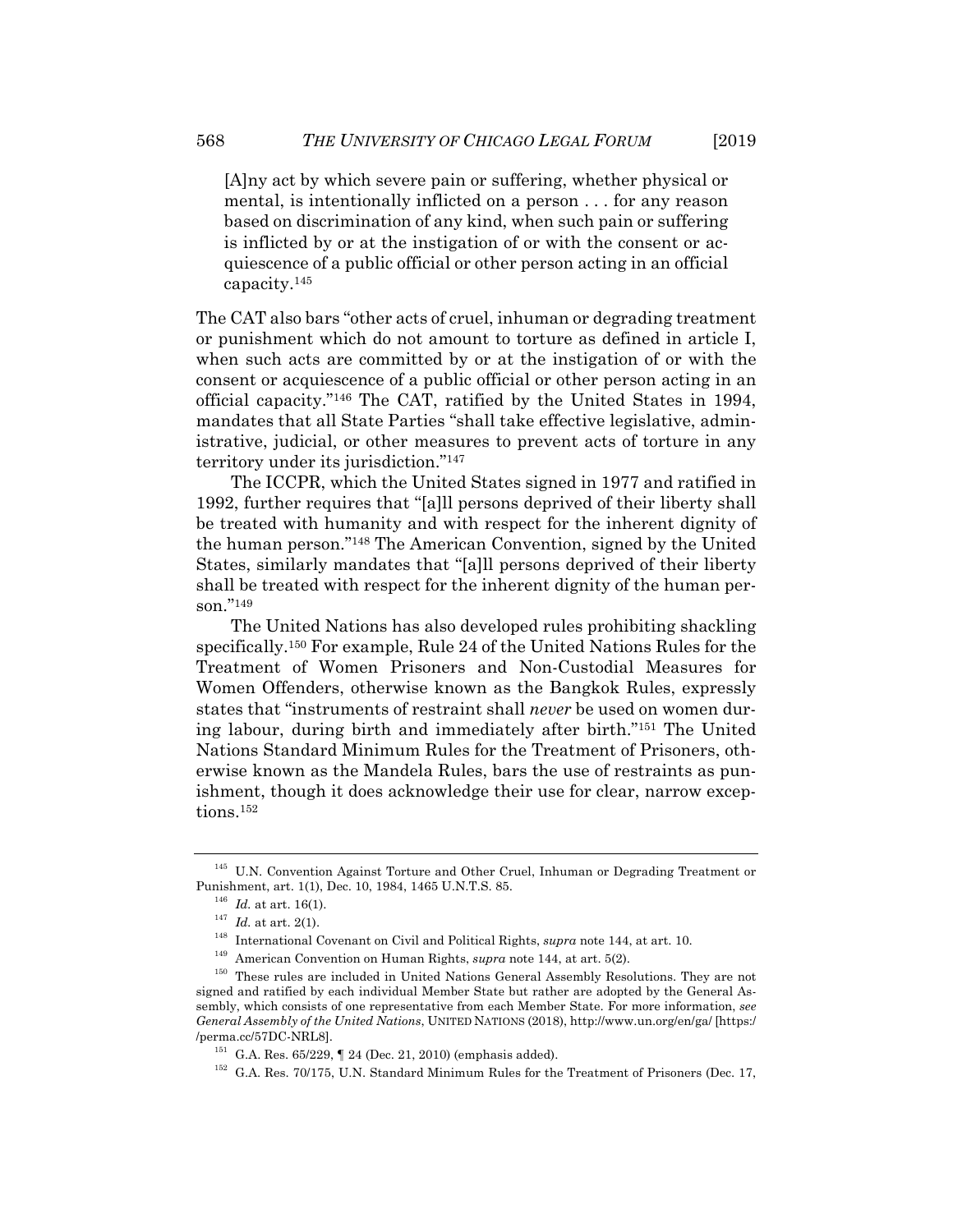Since the inception of these treaties, the United Nations Human Rights Committee has clarified their meaning. For example, it found the goal of Article 7 of the ICCPR, expressing freedom from torture or inhumane treatment, was to "protect both the dignity and the physical and mental integrity of the individual."153

The United Nations Human Rights Committee further examined Article 7 in *Mellet v. Ireland*.154 The Committee found that Ireland, by prohibiting and criminalizing abortion and preventing Mellet from accessing medical care, subjected a highly vulnerable pregnant woman to severe physical and mental suffering.155 The committee pointed out that her anguish could have been avoided if the state had given her proper health care.156 As a result, the state violated, among other rights, her right to freedom from cruel, inhuman or degrading treatment under Article 7 of the ICCPR.157 The Committee noted that the fact that an act is legal under domestic law does not stop it from violating Article 7; the article is absolute and without exception, thus leaving no room for any excuses.158

The United Nations Human Rights Committee, along with the United Nations Committee Against Torture and United Nations Special Rapporteurs on Torture and on Violence against Women, have also advocated for all States to stop using restraints on women during their pregnancy and while they are recovering thereafter.159 For example, the Committee against Torture expressed concern about the United States' treatment of female detainees, especially its shackling women detainees during labor and use of "gender-based humiliation," and requested

<sup>2015). 153</sup> U.N. Human Rights Comm., General Comment 20, Article 7, Compilation of General Comments and General Recommendations Adopted by Human Rights Treaty Bodies, ¶ 2, U.N. Doc. HRI/Gen/1/Rev.1 (1994), http://www1.umn.edu/humanrts/gencomm/hrcom20.htm [https://perma.c

c/362H-PUFT].<br><sup>154</sup> Human Rights Committee, Communication No. 2324/2013, U.N. Doc. CCPR/C/116/D/2324/<br>2013 (2016).

 $\begin{array}{lll} \text{^{155}} & Id. \P{7.4}. \\ \text{^{156}} & Id. \\ \text{^{157}} & Id. \text{ at 7.6}. \end{array}$ 

<sup>157</sup> *Id.* at 7.6. 158 *Id.* at 7.4, 7.6. 159 Amnesty International, *Abuse of Women in Custody: Sexual Misconduct and the Shackling of Pregnant Women* at 2 (2001); U.N. Human Rights Council, *Report of the Special Rapporteur on Torture and Other Cruel, Inhuman or Degrading Treatment or Punishment: Promotion and Protection of All Human Rights, Civil, Political, Economic, Social and Cultural Rights, Including the Right to Development*, ¶ 41, U.N. Doc. A/HRC/7/3 (Jan. 15, 2008); Comm. on Human Rights, *Report of the Mission to the United States of America on the Issue of Violence against Women in State and Federal Prisons*, ¶¶ 53–54, U.N. Doc. E/CN.4/1999/68/Add.2 (Jan. 4, 1999); U.N. Human Rights Council, *Report of the Special Rapporteur on Violence against Women, Its Causes, and Consequences: Ms. Rashida Manjoo: Mission to the United States of America*, ¶ C(h), U.N. Doc. A/HRC/17 /26/Add.5 (Jun. 6, 2011).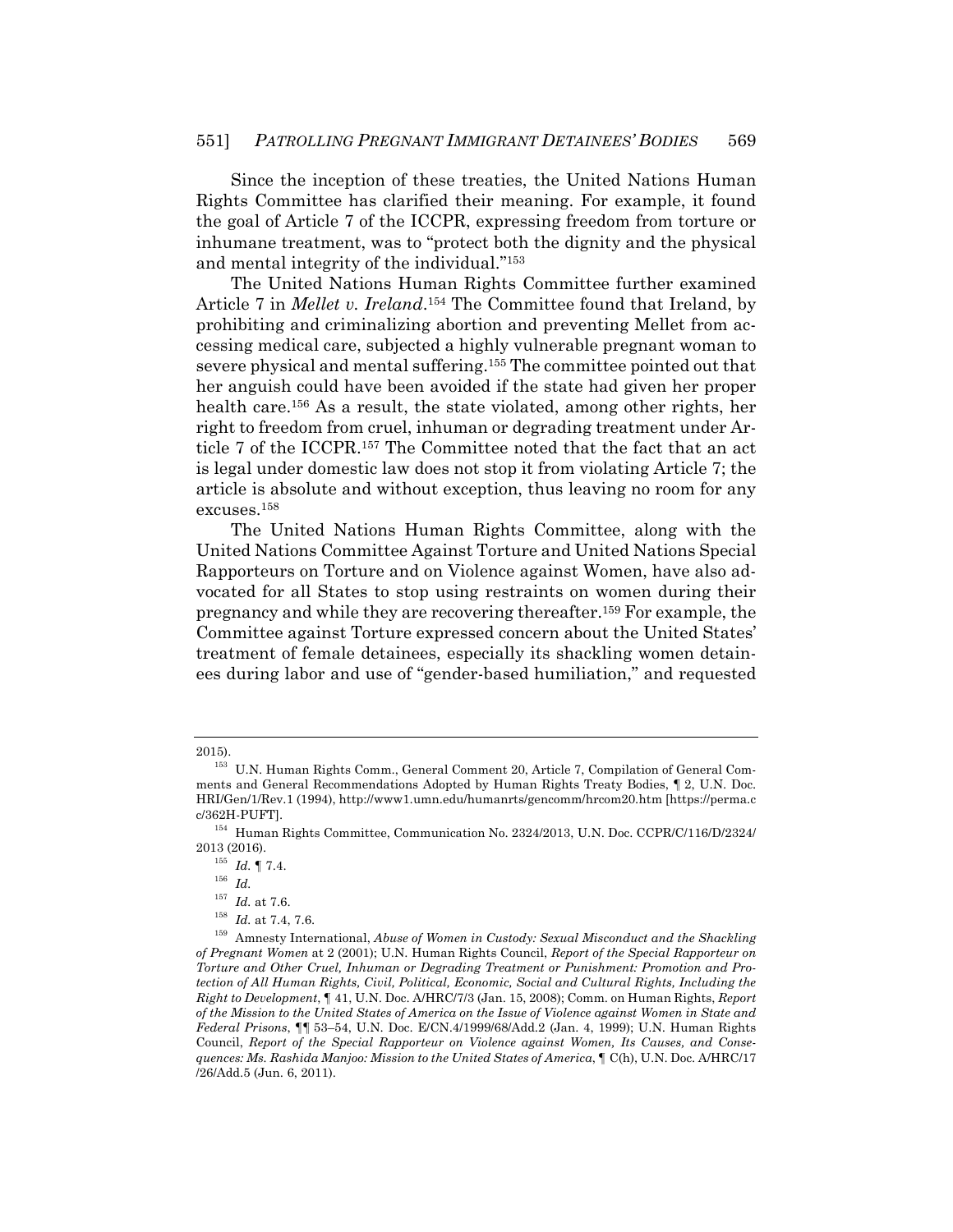that the State adopt the necessary policies to bring it back into "conformity with international standards."160

#### IV. COURTS SHOULD FOLLOW THE NINTH, SECOND, AND SEVENTH CIRCUITS' INTERPRETATION OF *KINGSLEY*

In light of the mistreatment of pregnant immigrant detainees, which has been exacerbated due to the new ICE directive allowing for the detainment of pregnant women in their first and second trimesters, pregnant immigrant detainees will most likely bring more § 1983 claims, alleging inadequate conditions of confinement and delayed medical care due to deliberate indifference. When faced with these claims, courts should mirror the Ninth, Second, and Seventh Circuits by applying the objective standard set forth in *Kingsley* to all Fourteenth Amendment claims brought by pretrial detainees, such as failure-toprotect and serious medical needs claims.

First, such a standard acknowledges the different protections that pretrial detainees are afforded. Indeed, the Court has held time and again that pretrial detainees have not been charged with anything and thus cannot be punished.161 Immigrant detainees, such as pregnant women held in detention centers, might be held to an even higher standard than pretrial criminal detainees.<sup>162</sup> Thus, courts around the country should use a standard that does not make it harder for pretrial detainees to receive the protections that the Court has already held they are due. Rather, it should be enough that a reasonable person could find that the conditions or lack of adequate medical care non-convicted person was unreasonable.163

In addition, the objective standard might better adhere to constitutional standards given that it does not engage in the subjective deliberate indifference standard of an Eighth Amendment analysis. Indeed,

<sup>160</sup> U.N. Comm. Against Torture, *Conclusions and Recommendations of the Committee Against*   $\begin{array}{lll} \textit{Torture: United States of America, \P 33, U.N. Doc. CAT/CUSA/CO/2 (2006).}\\ & ^{161} \textit{See, e.g., Bell v. Wolfish, 441 U.S. 520, 535–39 (1979).}\\ & ^{162} \textit{See Wong Wing v. United States, 163 U.S. 228, 237 (1896). Although they have not come to the other.}\\ \end{array}$ 

an official consensus, courts have repeatedly held that immigration detainees are afforded at least the same due process protections as pretrial criminal detainees. *See* Edwards v. Johnson, 209 F.3d 772, 778 (5th Cir. 2000); Dahlan v. Dep't of Homeland Sec., 215 F. App'x 97, 100 (3d Cir. 2007). *But see* Jones v. Blanas, 393 F.3d 918, 933–34 (9th Cir. 2004). For more information, *see* Tom Jawetz, *Litigating Immigration Detention Conditions*, ACLU NATIONAL PRISON PROJECT (2008), https://law.ucdavis.edu/alumni/alumni-events/files/mcle-files/jawetz\_detention\_conditions.pdf [ht

tps://perma.cc/VTY4-TWB2]. 163 *See* Kyla Magun, *A Changing Landscape for Pretrial Detainees? The Potential Impact of Kingsley v. Hendrickson on Jail-Suicide Litigation*, 116 COLUM. L. REV. 2059, 2085 n.169 (2016) (quoting Rosalie Berger Levinson, *Reining in Abuses of Executive Power Through Substantive Due Process*, 60 FLA. L. REV. 519, 571 (2008) ("A showing of objective deliberate indifference, combined with some showing of more than de minimis injury, shocks the conscience and thus should sustain a substantive due process claim.")).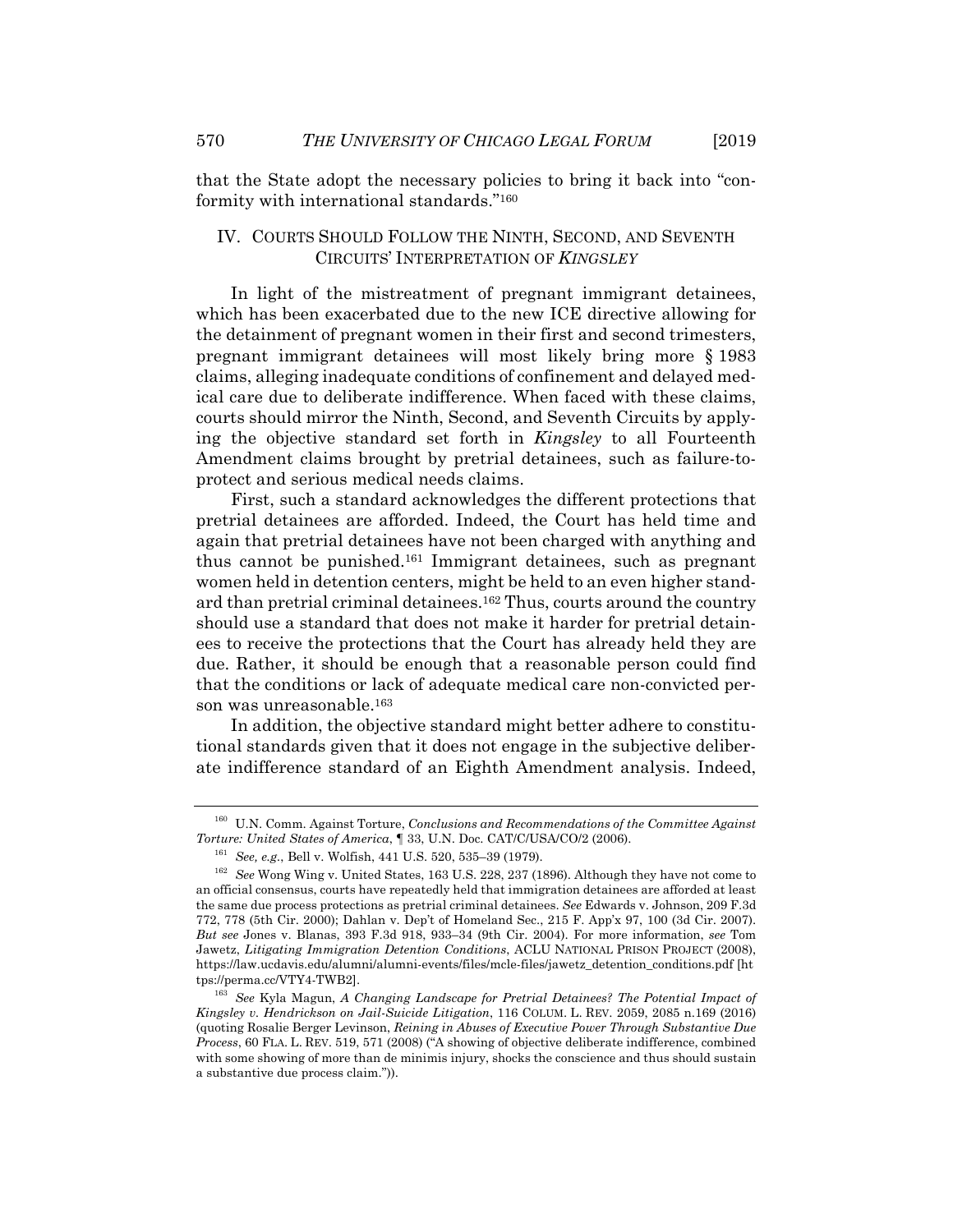the Court has repeatedly stated that the Eighth Amendment analysis is not the same as the Due Process Clause analysis; they differ in language and in the nature of their claims.164 Thus, the objective standard could veer courts away from intertwining the analyses of the Eighth Amendment and Due Process Clause, which in some courts has proved detrimental to detainees' cases.165

The *Kingsley* decision is also broadly worded. As the Ninth Circuit pointed out, *Kingsley*'s holding is not limited to "force."166 Instead, the Court asserted that pretrial detainees need only provide objective evidence that "the challenged governmental action" is unreasonably related to a legitimate government goal or is excessive in relation to its objective.167 Thus, this wording indicates that the Court meant for its holding to apply to all Fourteenth Amendment claims brought by detainees. This especially makes sense in light of the fact that the injuries, both physical and constitutional, suffered in excessive force claims and other Fourteenth Amendment claims are the same.168

Furthermore, evidence exists that another circuit might join the Ninth, Second, and Seventh Circuit interpretation of *Kingsley*—the Sixth Circuit. Despite both parties' failure to raise arguments concerning *Kingsley*, the Sixth Circuit in *Richmond v. Huq*169 acknowledged the change in Fourteenth Amendment deliberate indifference jurisprudence that "calls into serious doubt" whether detainees such as the plaintiff are required to demonstrate defendants' subjective awareness, and wanton disregard, of detainees' serious medical conditions.170 This reading of *Kingsley* mirrors the objective, reasonable person standard set forth in the Ninth, Second, and Seventh Circuits and, thus, shows that the Sixth Circuit is inclined to follow their lead.

The Fifth Circuit might also include proponents of the *Kingsley* objective standard. Although Judge Graves in *Alderson* concurred in part, he encouraged the Fifth Circuit to reevaluate applying the subjective standard to pretrial detainees' other Fourteenth Amendment claims given the *Kingsley* holding.171

<sup>164</sup> *Miranda*, 900 F.3d at 352 (citing to *Kingsley*, 135 S.Ct. at 2475 and to Currie v. Chhabra, 728 F.3d 626, 630 (7th Cir. 2013) ("[D]ifferent constitutional provisions, and thus different standards, govern depending on the relationship between the state and the person in the state's cus-

tody.")). 165 *See* Women Prisoners of D.C. v. District of Columbia, 93 F.3d at 931–32; Mendiola-Martinez

<sup>&</sup>lt;sup>166</sup> Castro v. Cty. of L.A., 833 F.3d 1060, 1070 (9th Cir. 2016) (en banc), *cert. denied*, 137 S. Ct. 831 (2017).  $1^{167}$  *Id.* (citing to *Kingsley*, 135 S.Ct. at 2473–74).  $1^{168}$  *Id* 

<sup>&</sup>lt;sup>169</sup> 885 F.3d 928 (6th Cir. 2018).<br><sup>170</sup> Id. at 938 n.3.<br><sup>171</sup> Alderson v. Concordia Parish Corr. Facility, 848 F.3d 415, 424–25 (5th Cir. 2017) (Graves,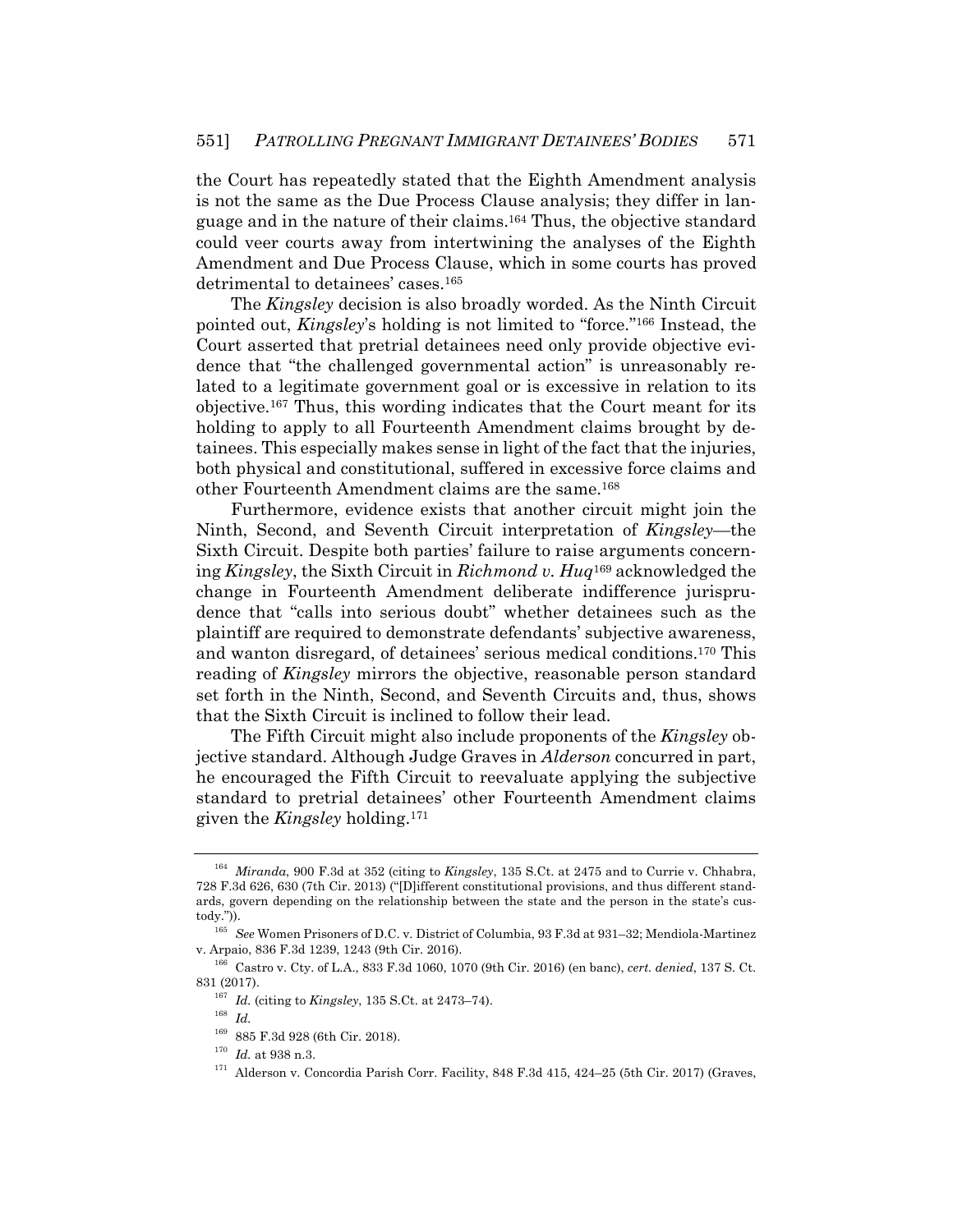A. Counter-Arguments to Emulating the Ninth, Second, and Seventh Circuits

Critics might argue that Fourth Circuit offers support to the Eighth, Eleventh, and Fifth Circuits' interpretation of *Kingsley*. For example, the Fourth Circuit in *Duff v. Potter*172 still examined a detainee's inadequate medical treatment claim under the deliberate indifference standard while analyzing his excessive-force claim under the objective reasonableness standard. But the Fourth Circuit, unlike the Sixth Circuit, did not expressly contemplate the application of *Kingsley* to other Fourteenth Amendment claims of pretrial detainees. Moreover, after *Kingsley*, the Seventh Circuit still applied the deliberate indifference standard under the Eighth Amendment to inadequate medical care claims before joining the Ninth and Second Circuits with its holding in *Miranda v. County of Lake,* which leaves it open for the Fourth Circuit to follow the same path.173 Therefore, it is hard to say that the Fourth Circuit supports the Eighth, Eleventh, and Fifth Circuits' holdings.

In addition, supporters of the Eighth, Eleventh, and Fifth Circuits might contend that the application of *Kingsley* to claims other than those of excessive force is in conflict with the Court's decision in *Daniels v. Williams*.174 In that case, the Court overruled *Parratt v. Taylor*175 in part and concluded that negligent conduct does not offend the Due Process Clause.176 Opponents of the objective-reasonableness standard might be concerned that *Kingsley*'s objective-reasonableness standard will allow negligence to be sufficient for liability and, thus, will conflict with *Daniels* by constitutionalizing medical malpractice claims.

*Kingsley*, though, does not hold that negligence suffices for liability. Rather it stated that courts must consider two separate state-of-mind questions. First, they must inquire into the defendant's state of mind concerning his physical actions—"i.e., his state of mind with respect to the bringing about of certain physical consequences in the world."177 Then they must determine the defendant's state of mind "with respect to whether this use of force was 'excessive,'" using an objective standard and thus ensuring the defendant's state of mind is not a matter that a plaintiff has to prove.178 Unlike the second objective inquiry, then, the

J., specially concurring in part).<br>
<sup>172</sup> 665 F. App'x 242, 244–45 (4th Cir. 2016).<br>
<sup>173</sup> *See, e.g.*, Phillips v. Sheriff of Cook Cty., 828 F.3d 541, 554 n.31 (7th Cir. 2016).<br>
<sup>174</sup> 474 U.S. 327 (1986).<br>
<sup>174</sup> 451 U.S.

 $^{177}_{\quad178}$  Kingsley v. Hendrickson, 135 S. Ct. 2466, 2472 (2015).  $^{178}_{\quad16}$   $_{Id}$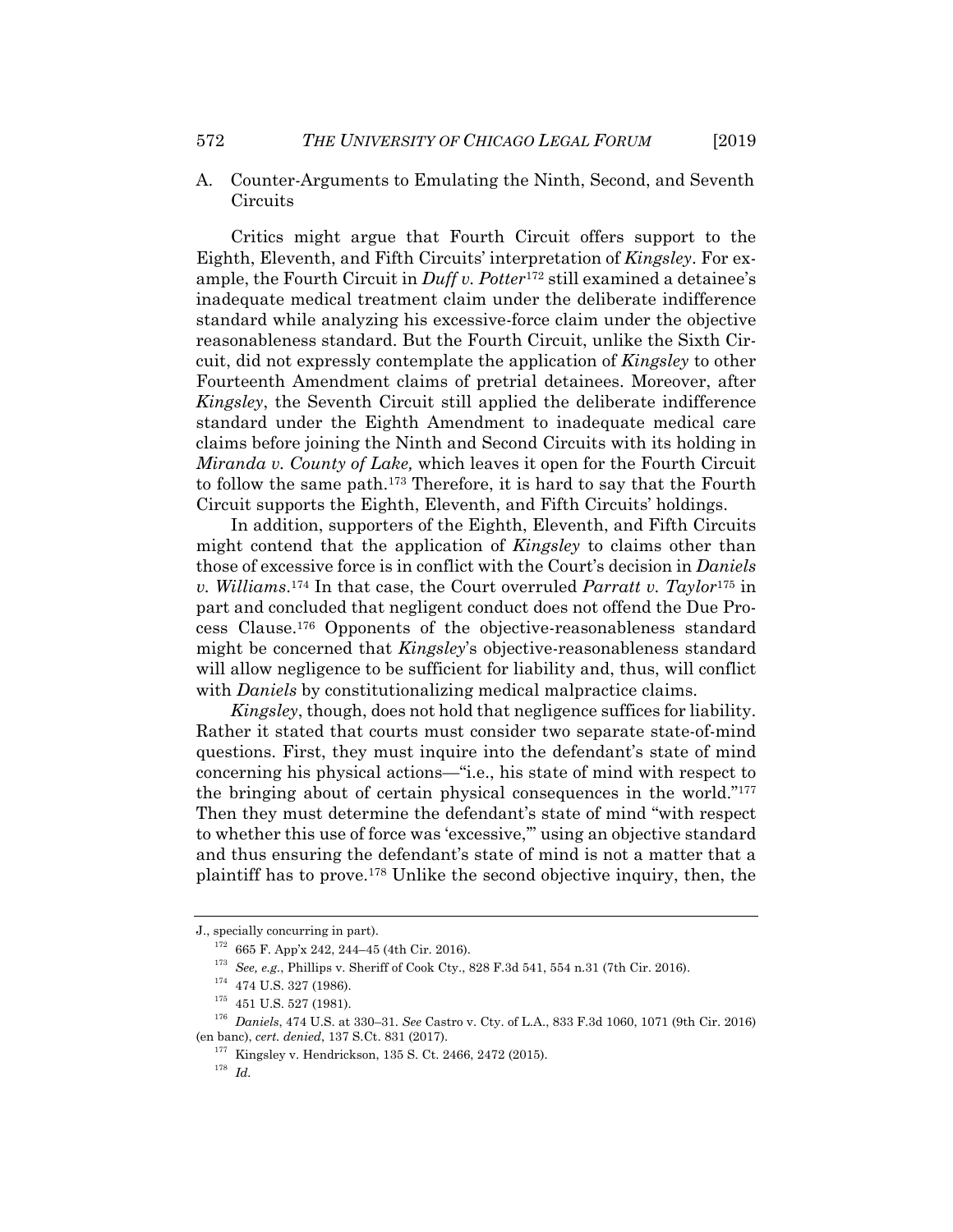first question asks courts to decipher whether defendants have acted purposefully, knowingly, or recklessly when they thought about the consequences of their actions concerning the pretrial detainee.<sup>179</sup> The Ninth Circuit and other courts of appeals, upon hearing detainees' claims, have acknowledged that *Kingsley* requires a detainee to "prove more than negligence but less than subjective intent—something akin to reckless disregard."180

B. The Effect of the Objective Standard on Pregnant Immigrant Detainees

In addition to adopting Ninth, Second, and Seventh Circuit precedent, courts should also interpret *Kingsley* to apply the objective standard to all Fourteenth Amendment, § 1983 claims of pretrial detainees because it will likely allow pregnant immigrant detainees to be more successful in their serious medical need, failure-to-protect, and conditions of confinement claims. Rather than show actual knowledge, pregnant immigrant detainees would only have to show that, under the circumstances, detention officials and staff should have known they needed medical attention. It seems that this standard would prove fruitful in pregnant immigrant detainees' cases given that most, if not all, claim that at least one official was alerted to their condition, their discomfort, or their bleeding and did nothing to alleviate it.<sup>181</sup>

In fact, under the *Kingsley* holding, courts could find that the inhumane treatment of pregnant detainees violates their Fifth and Fourteenth Amendments. First, these practices of endangering women's health exceeds *and* is independent of the inherent discomforts of confinement.182 It does not serve a legitimate penological purpose to allow a pregnant woman to miscarry in a jail cell or to provide such poor conditions that she develops depression.<sup>183</sup> In addition, precautionary measures such as shackling might be related to an often-upheld governmental interest in ensuring safety but ultimately are excessive, especially given that a guard accompanies a detainee everywhere outside her cell, including the delivery room.<sup>184</sup>

<sup>179</sup> *See* Miranda v. Cty. of Lake, 900 F.3d 335, 353 (7th Cir. 2018). 180 *Castro*, 833 F.3d at 1071. *See also* Gordon v. Cty. of Orange, 888 F.3d 1118, 1120, 1122–25 (9th Cir. 2018); Darnell v. Pineiro, 849 F.3d 17, 36, 36 n.16.<br><sup>181</sup> *See generally* American Civil Liberties Union et al., *supra* note 2.<br><sup>182</sup> *Kingsley*, 135 S.Ct. at 2473–74.<br><sup>183</sup> *See* Estelle v. Gamble, 429 U.S. 9

<sup>23,</sup> at 5.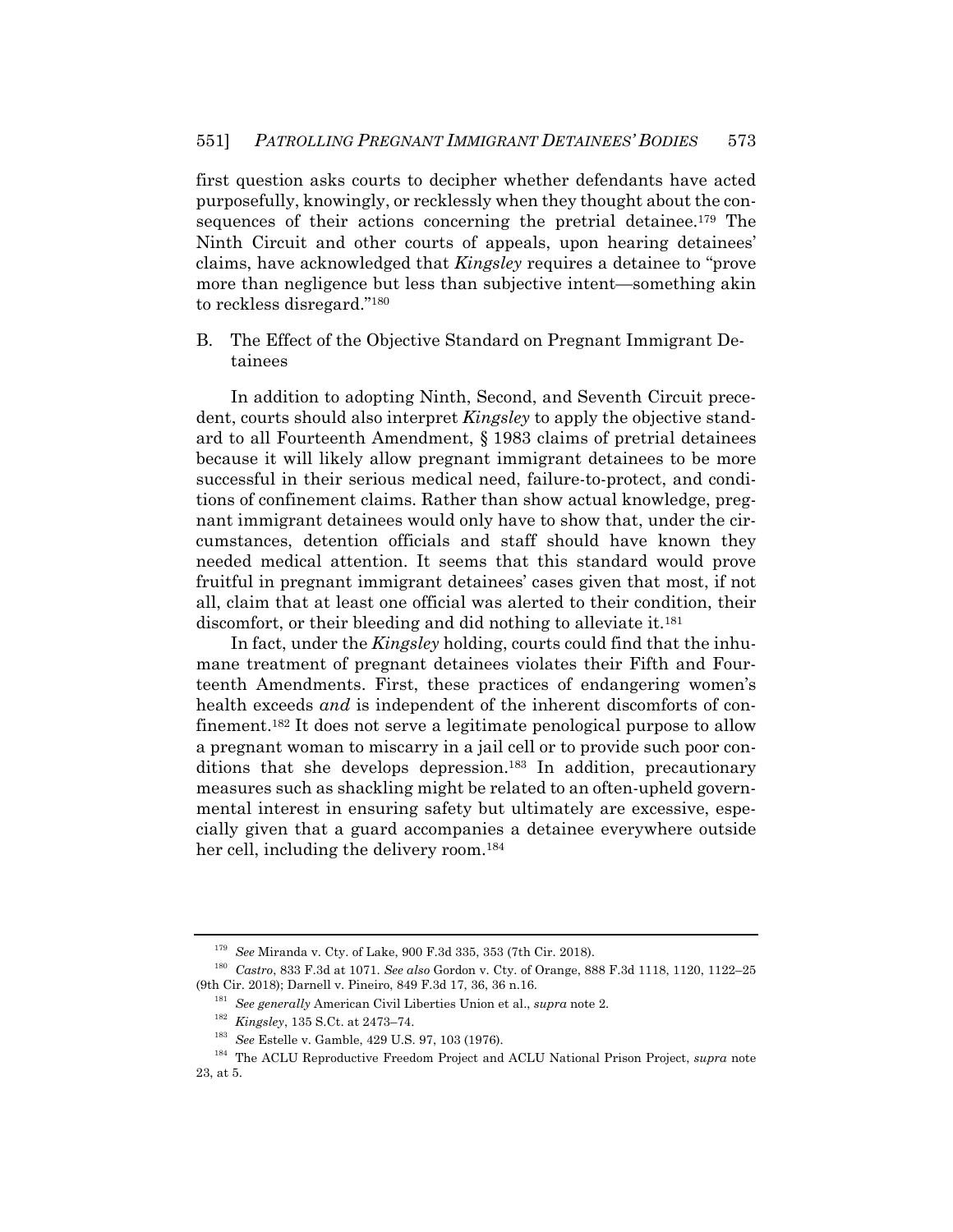It will also likely be easier for a detainee to hold officials accountable under the objective deliberate indifference standard given the decisions of the circuit split. Whereas every circuit that heard cases using the objective standard rendered judgment in favor of detainees, the other circuit courts, i.e. the Eleventh, Eighth, and Fifth, did not despite officials knowing about detainees' injuries or illnesses and failing or delaying to give them the treatment they are afforded under the Fourteenth Amendment.185

Immigrant detainees in particular have already had some success in gaining judgments in their favor. For example, the Ninth Circuit, using the objective deliberate indifference standard, upheld a district court's order to provide clean bedding, personal hygiene accommodations, and medical screenings as well as monitor compliance and ensure implementation.186

The objective standard would not only provide a more favorable standard for pretrial detainees, but it could also change current policies concerning pregnant detainees. As will be discussed in Section VI below, Congress has left some loopholes in its current and pending legislation that allows for detention officials and medical staff to exercise their discretion when making decisions regarding pregnant detainees' medical treatment or shackling.187 This discretionary standard has rendered its laws null and void because staff and officials often abuse the standard and have continued to mistreat and shackle pregnant inmates.188 If courts use the objective standard when evaluating pretrial detainees' claims, they could not only discontinue the deference given to detention officials<sup>189</sup> but also signal to Congress and state legislatures that making allowances for officials' discretion is no longer viable. Detention staff also might refrain from mistreatment or act with more diligence, knowing that the court will look at their actions from the perspective of a reasonable person rather than simply looking at their version of events.

<sup>185</sup> *See* Alderson v. Concordia Parish Corr. Facility, 848 F.3d 415, 418 (5th Cir. 2017); Dang v. Sheriff, Seminole Cty., 871 F.3d 1272, 1276—78 (11th Cir. 2017); Whitney v. City of St. Louis, 887 F.3d 857, 861 (8th Cir. 2018).<br><sup>186</sup> Doe v. Kelly, 878 F.3d 710, 721–25 (9th Cir. 2017).<br><sup>187</sup> See the discussion of the First Step Act and the Stop Shackling Act in Section VI below.<br><sup>187</sup> See generally American Civil Li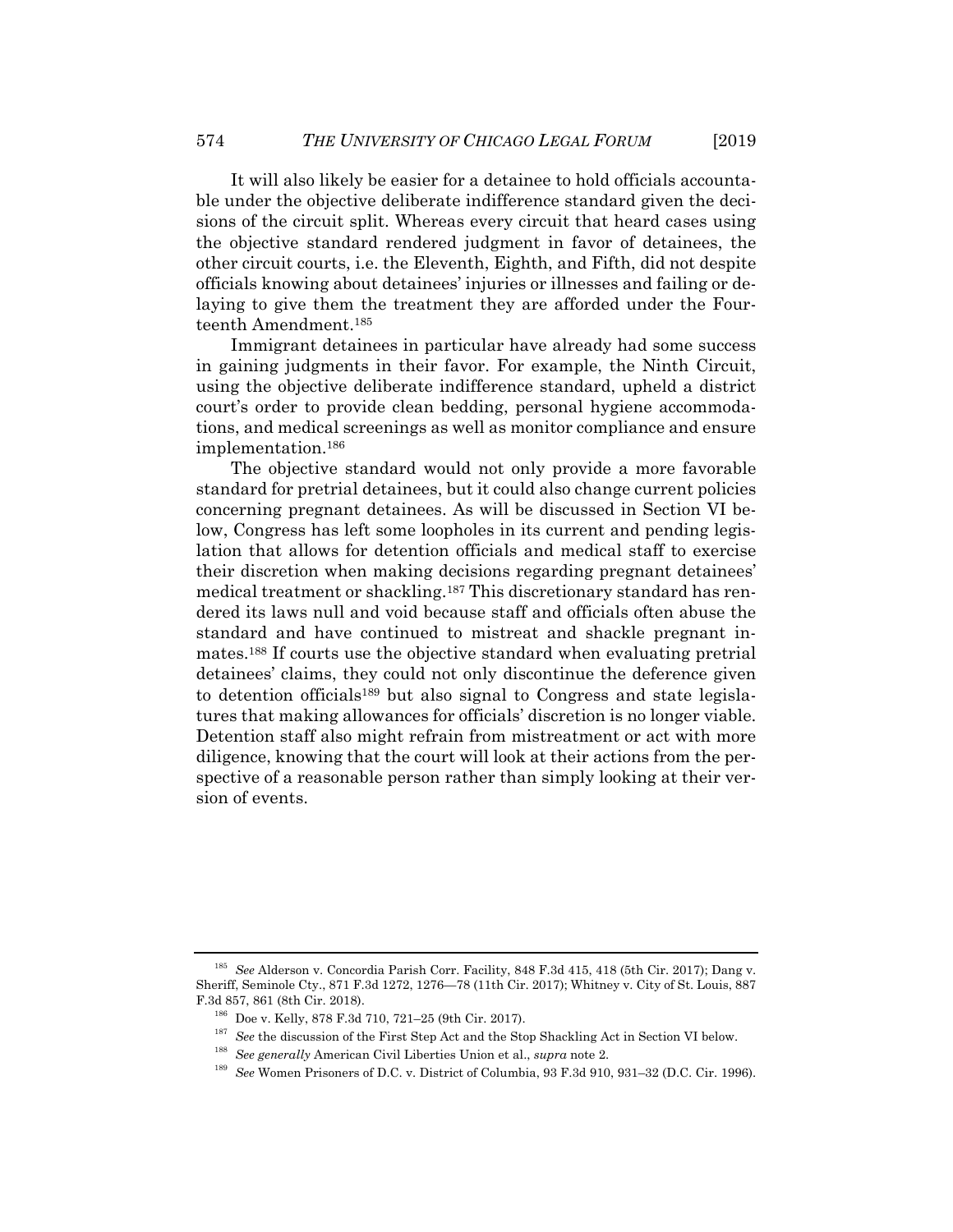#### V. COURTS SHOULD USE INTERNATIONAL LAW AS PERSUASIVE AUTHORITY TO SUPPORT THEIR ADOPTION OF THE OBJECTIVE **STANDARD**

Given the current circuit split, courts should refer to international law as persuasive authority.<sup>190</sup> Upon reviewing international law, they will find that ICE policies and practices violate pregnant detainees' rights to freedom from cruel, inhuman treatment, to dignity, and to be treated with humanity. Given this clear contravention of the ICCPR, the CAT, the American Convention, the UDHR, the Bangkok Rules, and the Mandela Rules, courts might be more persuaded to follow the examples of the Seventh, Ninth, and Second Circuits and extend the *Kingsley* decision given that they are more consistent with the international law approach.

As aforementioned, the ICCPR, the CAT, the American Convention, and the UDHR prohibit cruel, inhuman or degrading treatment or punishment.191 The treatment, especially officials' inadequate attention to pregnant detainees' miscarriages, clearly violates this prohibition. Indeed, like *Mellet*, detention officials have prevented or delayed highly vulnerable pregnant women from receiving medical care and contributed to their mental and physical pain, which could have been avoided if they had chosen to pay attention to detainees' needs.192 Thus, similar to Ireland, the United States has violated detainees' right to freedom from cruel, inhuman or degrading treatment.

Furthermore, the pain and suffering that pregnant detainees have reported<sup>193</sup> falls within, at the very least, the CAT definition of "cruel, inhuman or degrading treatment."194 Specifically, pregnant detainees have suffered both physically, receiving gashes from shackles and enduring miscarriages due to lack of medical attention, and mentally, suffering from stress, anxiety, and depression brought on by detention centers' conditions and re-traumatization.195 The anguish has also been inflicted and acquiesced by officials given their refusal to acknowledge

<sup>190</sup> *See* Sichel, *supra* note 26, at 237–239 (describing in detail how international human rights law is persuasive authority and citing to federal cases that have used international law as persuasive authority).

<sup>191</sup> *See e.g.*, G.A. Res. 217 (III) A, *supra* note 144; International Covenant on Civil and Political

Rights art. 7, *supra* note 144; American Convention on Human Rights, art. 5(2), *supra* note 144.<br><sup>192</sup> See Human Rights Committee, *supra* note 154.<br><sup>193</sup> See generally O'Connor, *supra* note 1; American Civil Liberties

<sup>&</sup>lt;sup>195</sup> This also contravenes Article 7 of the ICCPR in that it does not "protect both the dignity and the physical and mental integrity of the individual." U.N. Human Rights Committee, *supra* note 153.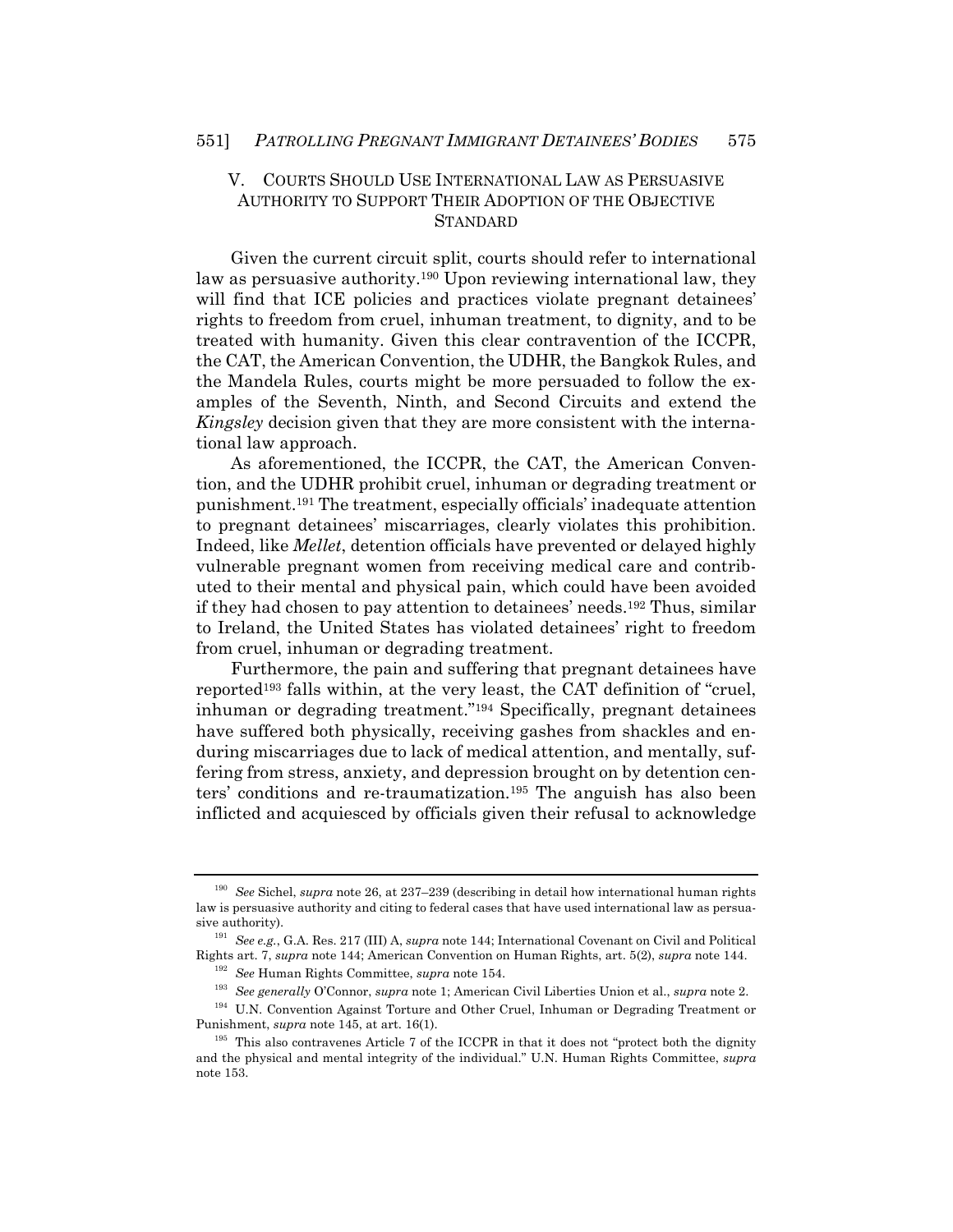or their dismissal of women's cries for help, profuse bleeding, and obvious need for medical treatment.

The continued shackling of pregnant detainees also violates the international prohibitions against torture and inhuman treatment, Rule 24 of the Bangkok Rules,196 and the Mandela Rules.197 Indeed, the U.S. has not complied with treaties' requirements that it implement domestic mechanisms to prevent such mistreatment.198 The UN Human Rights Committee, the UN Committee against Torture, and the UN Special Rapporteurs on Torture and on Violence Against Women<sup>199</sup> have repeatedly denounced this inaction, asserting that the United States has failed to uphold modern standards of decency.200

It is also apparent that detention centers have been violating pregnant detainees' rights to dignity and to be treated with humanity under the ICCPR and the American Convention.201 As the Eighth Circuit insinuated, it is quite obvious that a woman bleeding out in her cell is indication that she needs medical attention.202 Yet detention officers and medical staff continue to ignore women's needs, such as when they left E lying in a pool of her blood for eight days or when they fail to inquire about detainees' mental health, especially when their pregnancies are a result of rape.203 Anyone can observe that such mistreatment of pregnant detainees does not afford them dignity and treats them as less than human.

 $^{196}$  G.A. Res. 65/229, ¶ 24 (Dec. 21, 2010).  $^{197}$  G.A. Res. 70/175, U.N. Standard Minimum Rules for the Treatment of Prisoners (Jan. 8, 2016). 198 U.N. Convention Against Torture and Other Cruel, Inhuman or Degrading Treatment or

Punishment, *supra* note 145, at art. 2(1).<br><sup>199</sup> See U.N. Human Rights Council, *supra* note 159.<br><sup>200</sup> Estelle v. Gamble, 429 U.S. 97, 104 (1976).<br><sup>201</sup> See International Covenant on Civil and Political Rights, *supra*

<sup>&</sup>lt;sup>202</sup> See Pool v. Sebastian Cty., 418 F.3d 934, 935 (8th Cir. 2005).<br><sup>203</sup> See O'Connor, *supra* note 1.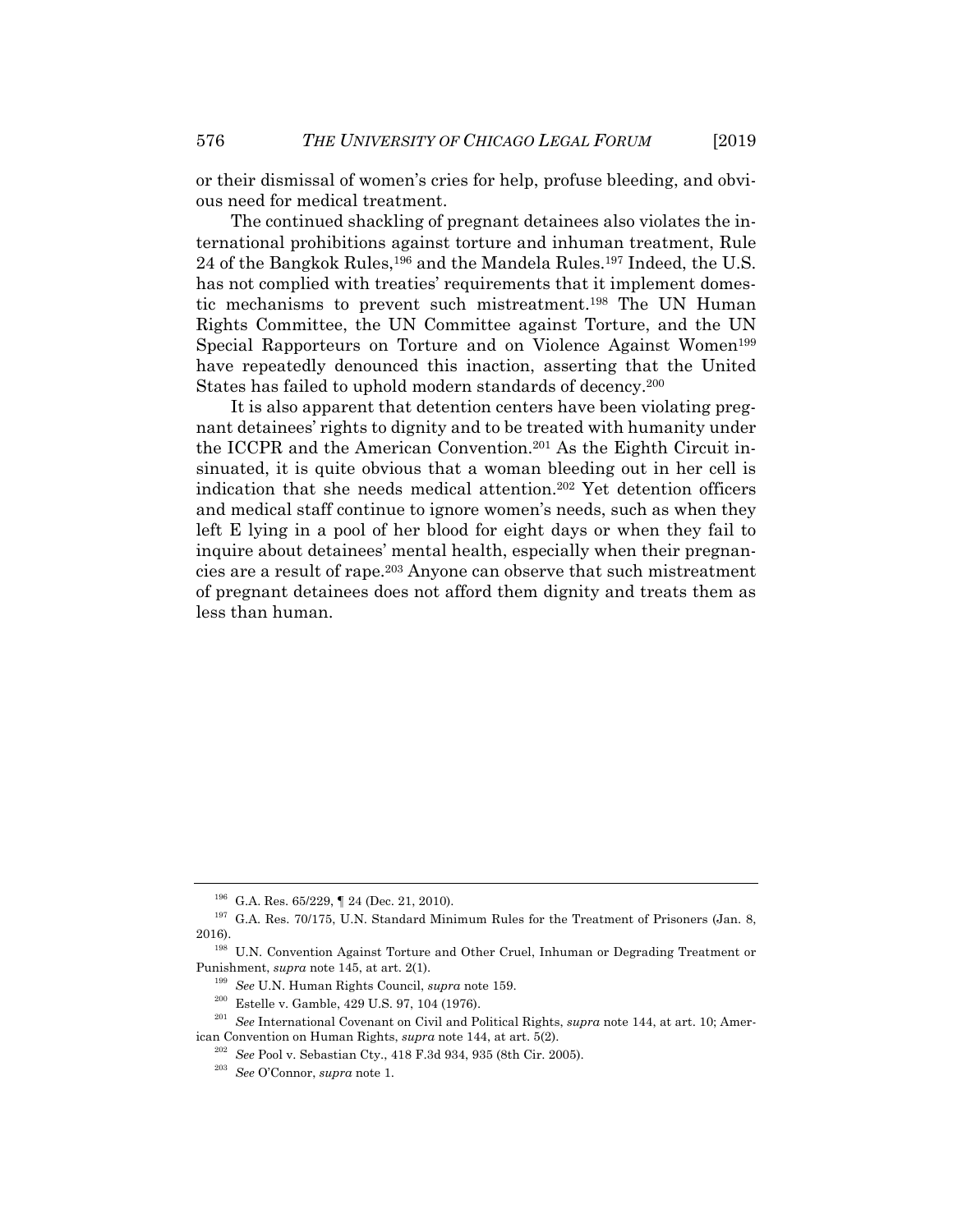Some critics might be skeptical about the role of international law204 in courts' interpretation of the United States Constitution.205 However, the Court has acknowledged the importance of the international consensus on basic human rights and the value of foreign laws when deciding the constitutionality of certain acts.<sup>206</sup> For example, the Court determined that the Eighth Amendment "must draw its meaning from evolving standards of decency that mark the progress of a maturing society."207 This interpretation of standards came from reviewing the laws and universal belief of "civilized people" and the "civilized nations of the world."208 *Estelle* further elaborated on "contemporary standards" of decency by asserting that the infliction of unnecessary suffering was inconsistent with them.<sup>209</sup>

Reviewing international law, then, should sway courts to extend the objective standard to claims beyond excessive-force. Indeed, international law does not review the official actor's intent but rather has

 $204$  Given the universal acceptance that international law exists and the extensive research set forth in other academic articles on international law, this Comment will not spend time arguing that international law exists. Rather it will remind its readers that the United States Supreme Court has acknowledge international law since the 1800s. *See* The Nereide, 13 U.S. 388, 423 (1815) (citing to the "law of nations"); The Paquete Habana; The Lola, 175 U.S. 677, 700 (1900) ("[I]nternational law is part of our law."). For more on international law, especially in the context of female prisoners and detainees, *see generally* Sichel, *supra* note 26; Martin A. Geer, *Human Rights and Wrongs in Our Own Backyard: Incorporating International Human Rights Protections under Domestic Civil Rights Law—A Case Study of Women in United States Prisons*, 13 HARV. HUM. RTS. J. 71 (2000); Vicki C. Jackson, *Ambivalent Resistance and Comparative Constitutionalism: Opening Up the Conversation on Proportionality, Rights and Federalism,* 1 U. PA. J. CONST. L. 583, 638 (1999); Mark Tushnet, *The Possibilities of Comparative Constitutional Law*, 108 YALE L.J. 1225,

<sup>1235 (1999). 205</sup> *See* Roper v. Simmons, 543 U.S. 551, 607 (2005) (Scalia, J., dissenting) (criticizing the Court's use of international sources when interpreting Constitutional provisions such as the Eighth Amendment.); Thompson v. Oklahoma, 487 U.S. 815, 869 n.4 (1988) (Scalia, J. dissenting) ("Where there is not first a settled consensus among our own people, the view of other nations, however enlightened the Justices of this Court may think them to be, cannot be imposed upon Americans . . . ."). *See also* Stephen M. Schwebel, *The Effect of Resolutions of the U.N. General Assembly on Customary International Law*, 73 PROCEEDINGS OF THE ANNUAL MEETING (AMERICAN SOCIETY OF INTERNATIONAL LAW) 301, 301 (1979) (stipulating that U.N. General Assembly Resolutions are not binding); Gregory J. Kerwin, *The Role of United Nations General Assembly Resolutions in Determining Principles of International Law in United States Courts*, 1983 DUKE L.J. 876, 877 (1983) (arguing that General Assembly Resolutions are not "independent, authoritative sources of international law"). 206 *See e.g.*, Atkins v. Virginia, 536 U.S. 304, 316 n.21 (2002) (using comparative and interna-

tional law to determine that capital punishment for the mentally ill is unconstitutional); Lawrence v. Texas, 539 U.S. 558, 573, 577 (2003) (relying on a European Court of Human Rights decision, Dudgeon v. United Kingdom, as guidance to find that a person's choice to engage in consensual

homosexual activity is a protected liberty interest).<br><sup>207</sup> Trop v. Dulles, 356 U.S. 86, 101 (1958).<br><sup>208</sup> Id. at 101–04.<br><sup>209</sup> Estelle v. Gamble, 429 U.S. 97, 104 (1976). *See also* Roper v. Simmons, 543 U.S. 551, 578 (2005) (finding other countries' practices and opinions to be "respected and significant confirmation of [their] own conclusions" and to show the "centrality of those same rights within [the United States'] own heritage of freedom").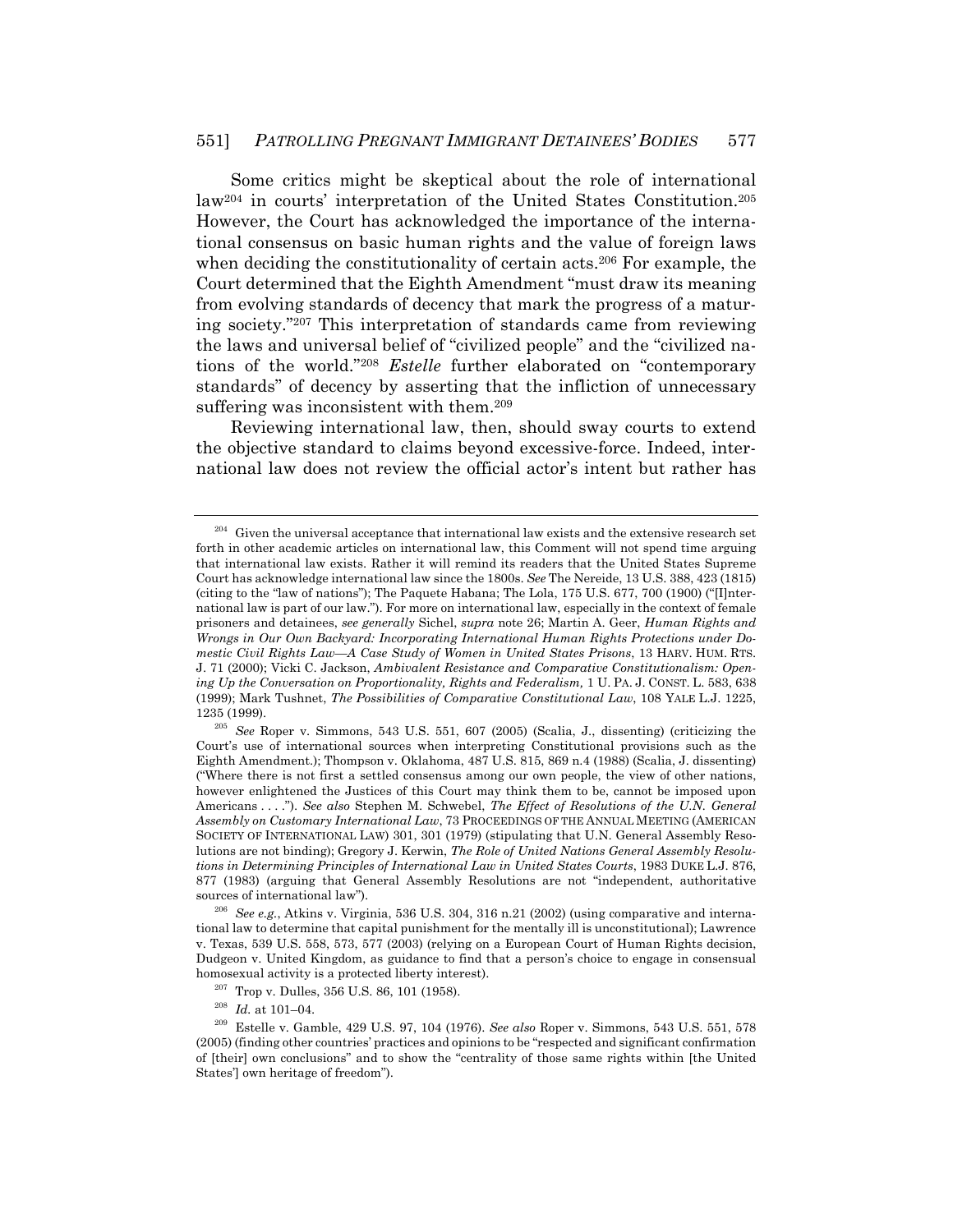made blanket prohibitions on mistreatment, inadequate medical care, and shackling of detainees and prisoners. Thus, courts should be persuaded that extending the objective standard would uphold international law and modern global standards of decency.

## VI. CURRENT AND PENDING U.S. LEGISLATION DOES NOT APPLY TO OR PROPERLY PROTECT PREGNANT DETAINEES

Critics could argue that the First Step Act, $2^{10}$  signed into law on December 21, 2018 by President Trump, bars shackling of pregnant women in addition to other significant criminal justice reforms.<sup>211</sup> Thus, the Comment's aforementioned arguments are unnecessary.

But this prohibition on the use of restraints applies to prisoners who are pregnant or are recovering postpartum.<sup>212</sup> For the purposes of the new law, "prisoners" only include people "sentenced to a term of imprisonment pursuant to a conviction for a Federal criminal offense, or a person in the custody of the Bureau of Prisons (BOP), including a person in a Bureau of Prisons Contracted Facility."213 In theory, this could extend to pregnant detainees given that ICE used five federal prisons to house approximately 1,600 immigrant detainees through temporary interagency agreements with the Bureau of Prisons.214 Indeed, such June 2018 agreements, needed to accommodate the overflow of detainees in detention centers, are valid until June 2019.215 In practice, however, no immigrant detainees have been put in federal prisons since November 2018.216 Using federal prisons to house detainees was unprecedented and highly controversial given that most detainees were asylum seekers yet were treated like criminals.217 Some attorneys have expressed doubt that federal prisons will be employed again given that using federal prisons to detain immigrants and asylum seekers violated

<sup>210</sup> First Step Act, S. 3649, 115th Cong. (2d Sess. 2018). 211 *Id.*; *see also* Lauren Kuhlik, *Congress Just Took a Big Step Toward Ending the Shackling of Pregnant Prisoners*, ACLU (Dec. 20, 2018), https://www.aclu.org/blog/prisoners-rights/womenprison/congress-just-took-big-step-toward-ending-shackling-pregnant [https://perma.cc/LV38-K8P

<sup>8]. 212</sup> S. 3649, *supra* note 210. 213 *Id.*

<sup>214</sup> James Doubek, *ICE to Send 1,600 Detainees to Federal Prisons*, NPR (June 8, 2018), https:// www.npr.org/2018/06/08/618182740/ice-to-send-1-600-detainees-to-federal-prisonsn [https://perm

 $^{215}$  Conrad Wilson, *ICE Appears to End Use of Federal Prisons for Immigrant Detainees*, NPR (Oct. 20, 2018), https://www.npr.org/2018/10/20/658988420/ice-appears-to-end-use-of-federal-prisons-for-immigrant-detainees [https://perma.cc/76X9-HFJ9]. 216 Conrad Wilson, *Final ICE Detainees Leave Federal Prison in Oregon*, OPB: OREGON PUBLIC

Broadcasting (Nov. 28, 2018), https://www.opb.org/news/article/ice-detainees-prison-oregon-releas e-final/ [https://perma.cc/22XF-QQYB]. 217 Conrad Wilson, *ICE Appears to End Use of Federal Prisons, supra* note 215.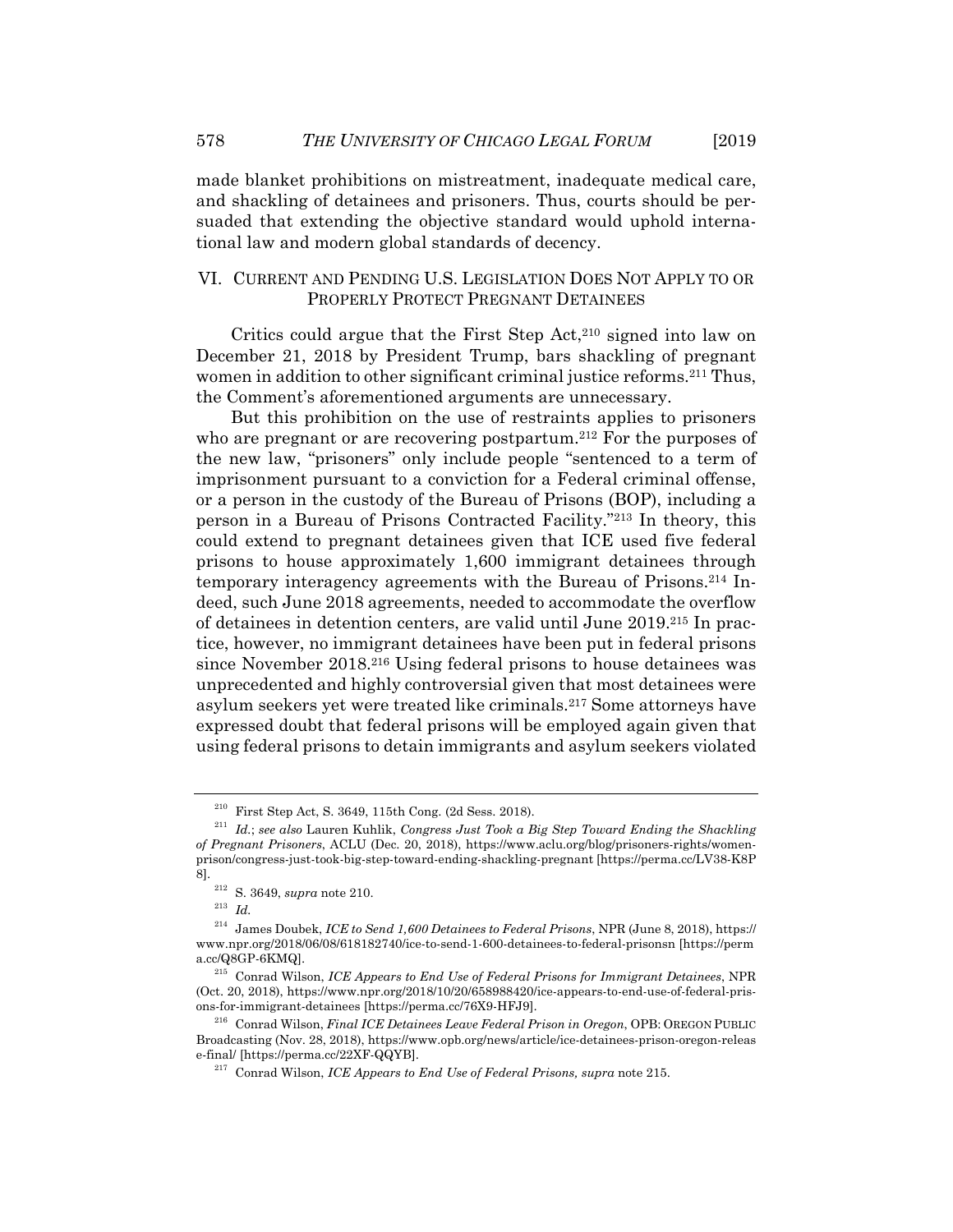their constitutional rights and that more facilities are now being built on the southern border.<sup>218</sup>

Critics could also contend that recent legislation specifically bars the mistreatment and shackling of detainees. The first is the twentyninth amendment of the Homeland Security Appropriations Bill for Fiscal Year 2019, which limits the use of restraints on detainees who are pregnant or in post-partum recuperation.219 The second piece of legislation is Senator Patty Murray's Senate Bill 3225, or the Stop Shackling and Detaining Pregnant Women Act, introduced on July 17, 2018.220 The Act purports to "ensure the humane treatment of pregnant women by reinstating the presumption of release and prohibiting shackling, restraining, and other inhumane treatment of pregnant detainees."221 The bill, as of January 4, 2019, has made no movement within the Senate since its introduction.<sup>222</sup>

Despite the well-intentioned provisions of the amendment, the First Step Act, and the Stop Shackling Act, the legislation, if passed, will not protect pregnant women due to some very large loopholes: they allow for the detainment and shackling of women in "extraordinary circumstances."223 An appropriate official may individually determine that a pregnant detainee is a "serious flight risk" or "poses an immediate and serious threat to herself or others" and "cannot be prevented by other means."224 A medical or healthcare professional also has the authority to request that pregnant women be restrained in the interest of women's medical safety.225 These officials are to use the least restrictive restraints possible and may not use shackles during labor.<sup>226</sup>

While it may seem that this serves a compelling governmental interest, i.e. protecting others and the detainee from herself, it ends up harming pregnant detainees in practice. Indeed, despite past and current legislation, the discretion allotted to detention officers has allowed for the continuation of mistreatment and shackling of pregnant detainees, including during labor.227 The "least restrictive means" constraint

<sup>218</sup> *Id.*

<sup>219</sup> House Appropriations Committee, *Amendments Adopted to the Homeland Security Appropriations Bill for FY 2019*, HOUSE COMMITTEE ON APPROPRIATIONS, 36–7 (2018), https://docs.house .gov/meetings/AP/AP00/20180725/108623/HMKP-115-AP00-20180725-SD022.pdf [https://perma.c

c/DM72-ZQNG]. 220 Stop Shackling and Detaining Pregnant Women Act, S. 3225, 115th Cong. (2d Sess. 2018). 221 *Id.*

<sup>222</sup> *Id.*

<sup>&</sup>lt;sup>223</sup> See e.g., S. 3225, supra note 220.<br><sup>224</sup> Id.; S. 3649, supra note 210; House Appropriations Committee, supra note 219, at 36.<br><sup>225</sup> S. 3225, supra note 220; S. 3649, supra note 210; House Appropriations Committee, s note 219, at 37. 226 *Id.*

<sup>227</sup> *See e.g.*, Kuhlik, *supra* note 211; American Civil Liberties Union et al., *supra* note 2, at 3.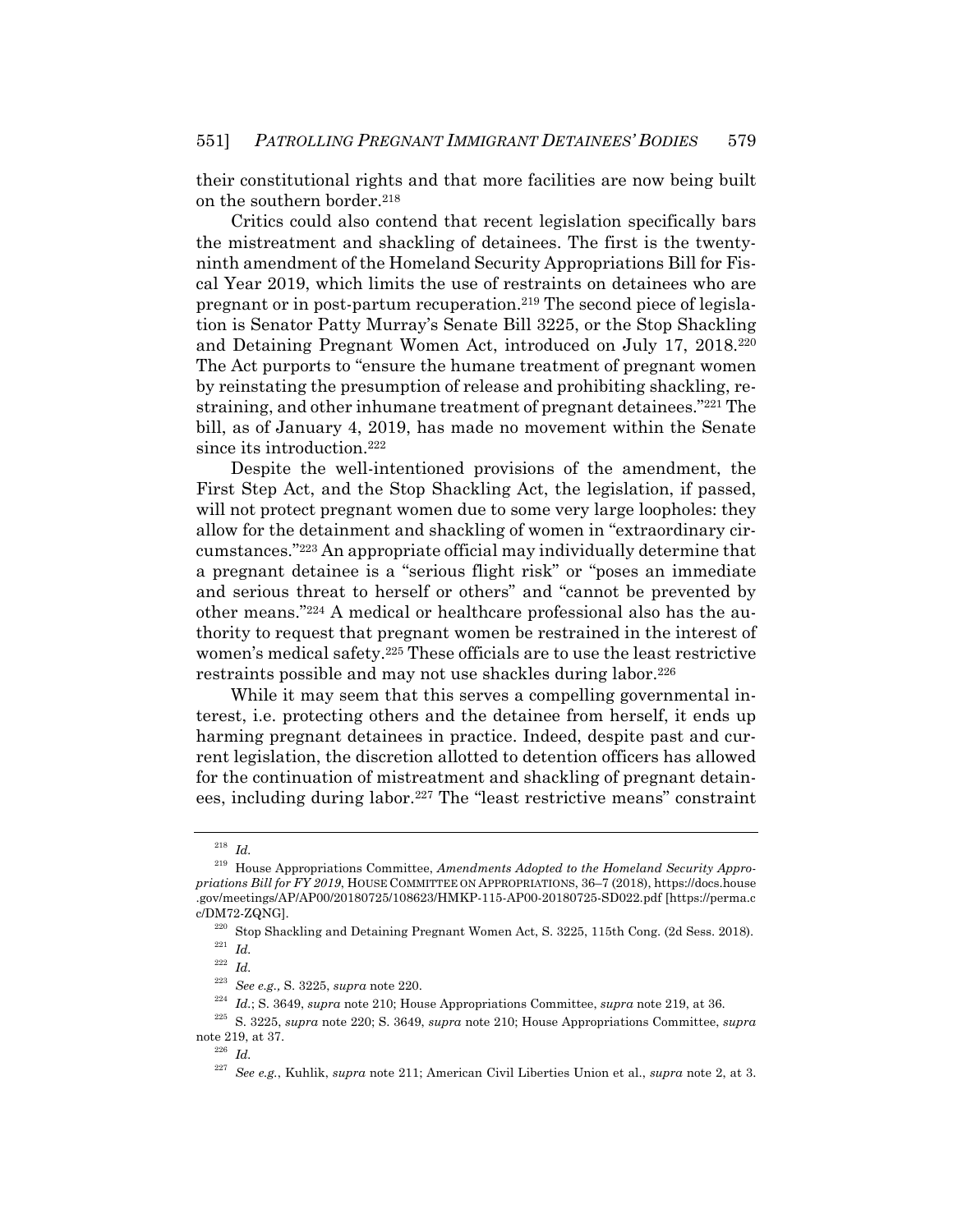is ineffective given how easily officers circumvent, and thus abuse, the requirement; they can simply cite to their determination that the shackling was necessary.228 Detention staff also often lack proper education about the law and, thus, believe their mistreatment is not illegal.229 Detention officers and medical professionals' broad discretion and lack of education are compounded by the lack of oversight. The Trump administration's ICE directive disabled the reporting mechanisms that allowed outside organizations to supervise ICE's detention officers, thus ensuring that officials are not held accountable for unreasonable determinations.230 Therefore, the exceptions essentially nullify the prohibition.

Furthermore, the use of the extraordinary circumstances provision is unjustified given that, thus far, lack of restraints on pregnant women has not jeopardized anyone's safety. Pregnant detainees in civil detention have not been convicted of any crimes, or most notably, any violent crimes.231 Rather they are usually seeking asylum due to violence in their home countries.232 None of the states where shackling pregnant inmates is barred have reported that women in labor have escaped or

This behavior mirrors the continued shackling and mistreatment in state prisons despite state legislation banning the use of restraints and mistreatment. For example, Illinois, one of the earliest states to adopt anti-shackling laws, discovered rampant non-compliance years after legislation passed. *See generally* Zaborowski v. Dart, No. 08 C 6946, 2011 WL 6660999 (N.D. Ill. Dec. 20, 2011). 228 *See e.g.*, Chris DiNardo, *Pregnancy in Confinement, Anti-Shackling Laws and the Extraor-*

dinary Circumstances Loophole, 25 DUKE J. GENDER L. & POL'Y 271, 282–83 (2018).<br><sup>229</sup> See id.; Nina Liss-Schultz, *6 Years Ago, New York Banned the Shackling of Pregnant In-*

*mates. So Why Are These Women Still Being Restrained?*, MOTHER JONES (Oct. 13, 2015), http://ww w.motherjones.com/politics/2015/10/new-york-shackling-pregnant-inmates/# [https://perma.cc/DK 6S-Y7FE]. 230 *ICE Directive 11032.3: Identification and Monitoring of Pregnant Detainees*, *supra* note 4;

*see also* López, *supra* note 4. 231 In comparison, the majority of imprisoned women have committed non-violent offenses. *Fact Sheet on Justice Involved Women in 2016*, NATIONAL RESOURCE CENTER ON JUSTICE INVOLVE-D WOMEN, 2 (2016), https://cjinvolvedwomen.org/wp-content/uploads/2016/06/Fact-Sheet.pdf [http s://perma.cc/NJY9-GWEJ]. 232 For example, all but one of the women included in the complaint filed by the ACLU *et al*

were from the Northern Triangle (namely, El Salvador, Guatemala, and Honduras) and cited violence in their home countries as the reason for fleeing to the United States. American Civil Liberties Union et al., *supra* note 2, at 5–12. Indeed, studies show that the current influx of unauthorized immigrants is mainly from the Northern Triangle, with 1.85 million arriving in 2016 alone due to the rampant homicide and extortion in their home countries. Jeffrey S. Passel & D'Vera Cohn, *U.S. Unauthorized Immigrant Total Dips to Lowest Level in a Decade*, PEW RESEARCH CENTER (Nov. 27, 2018), http://www.pewhispanic.org/2018/11/27/u-s-unauthorized-immigrant-tot al-dips-to-lowest-level-in-a-decade/ [https://perma.cc/VF9H-92AU]. The Northern Triangle countries are some of the most violent countries in the world; El Salvador, for example, is ranked as the world's most violent country not at war due to gang-related activities. Rocio Cara Labrador & Danielle Renwick, *Cen. Am.'s Violent Northern Triangle*, COUNCIL ON FOREIGN RELATIONS (June 26, 2018), https://www.cfr.org/backgrounder/central-americas-violent-northern-triangle#chaptertitle-0-3 [https://perma.cc/52Q5-X4TF].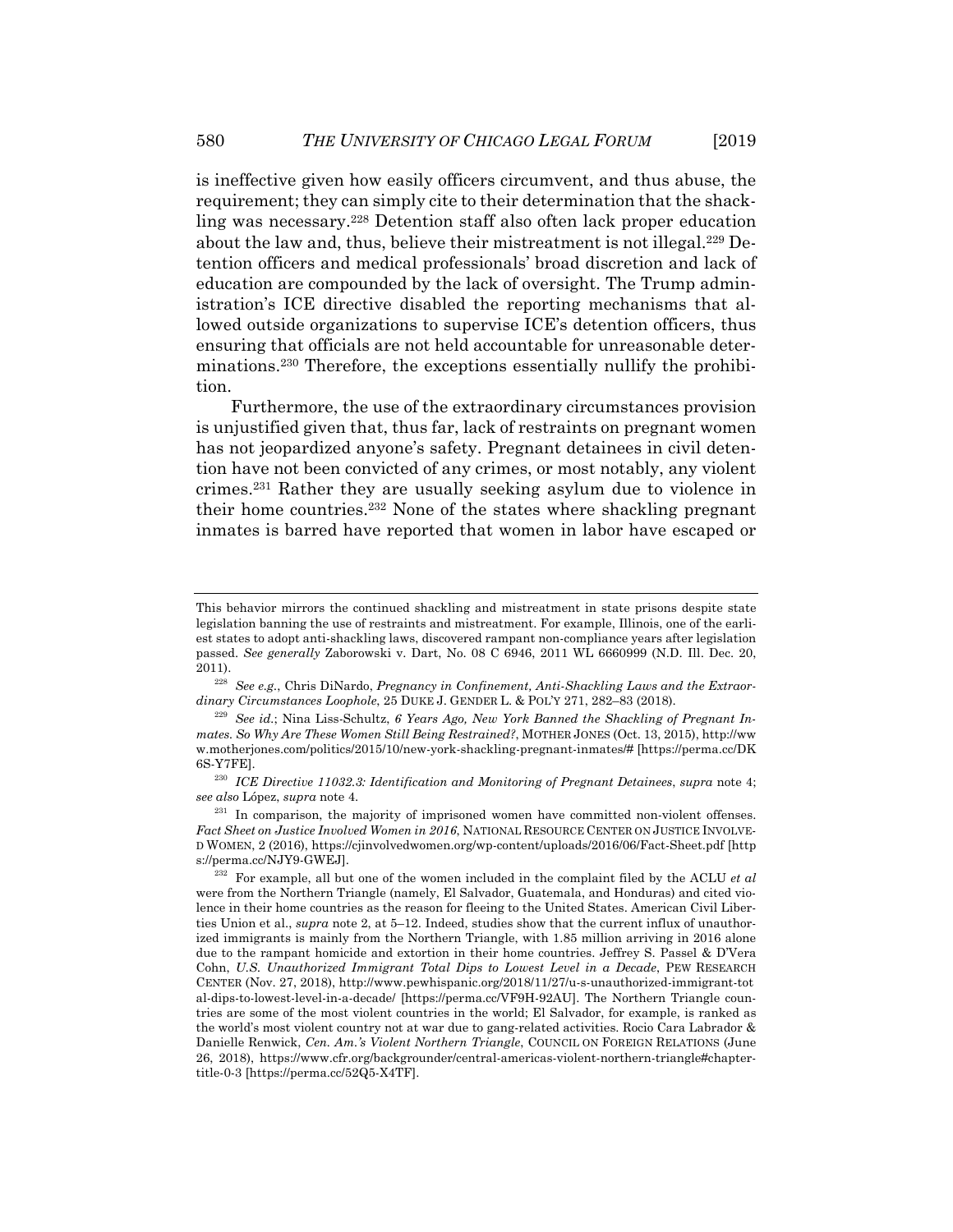harmed themselves, the public, medical staff, or correctional officers.<sup>233</sup> Armed officers also usually guard shackled women, staying in or around their delivery room, which many argue is adequate to protect all—doctors, nurses, the mother, and the newborn—involved.234 Finally, women giving birth are in no condition to flee or strike out in violence.

Given the ongoing abuses, detention, and lack of education and oversight, many organizations and individuals who work with and advocate for pregnant detainees doubt that the legislation will actually change officials' behavior, finding the acts to be unsustainable.235 To create long-term change, lawmakers must work on mechanisms to educate detention officers, enforce these measures, and allow for thirdparty supervision. Without such measures, legislation like the amendment, the First Step Act, and the Stop Shackling Act will continue to be ignored and, thus, rendered meaningless.

#### **CONCLUSION**

In light of the harsh policy the Trump administration had adopted, it will ultimately be up to the courts to ensure that pregnant immigrant detainees are treated humanely and with dignity. They can take a step towards ensuring this by following the example of the Ninth, Second, and Seventh Circuits and interpreting *Kingsley* to extend to Fourteenth Amendment claims other than excessive force. This determination is supported by precedent that bars the punishment of pretrial detainees and calls for scrutiny under the Fourteenth Amendment, not the Eighth Amendment. Furthermore, using international law as persuasive authority should convince courts to favor the Ninth, Second, and Seventh Circuits' interpretation of *Kingsley* given that the mistreatment of pregnant detainees is outlawed by several binding treaties, such as the ICCPR and the CAT, which view these human rights violations objectively, not subjectively.

If courts follow this interpretation of *Kingsley*, it will likely have a positive impact on pregnant detainees, making them more likely to have successful outcomes when bringing § 1983 claims and holding detention officials more accountable for their disregard for pregnant detainees' rights. Moreover, it could alter current policies and legislation by signaling to Congress that it must close the gaps that allow for deference to detention centers and its officers who abuse their discretion.

<sup>233</sup> *See e.g.*, Adam Liptak, *Prisons Often Shackle Pregnant Inmates in Labor*, N.Y. TIMES (Mar. 2, 2006) http://www.nytimes.com/2006/03/02/national/02shackles.html [https://perma.cc/H7SL-EP

BG]. 234 The ACLU Reproductive Freedom Project and ACLU National Prison Project, *supra* note 23, at 5. 235 *Id.*; Sathish, *supra* note 32.